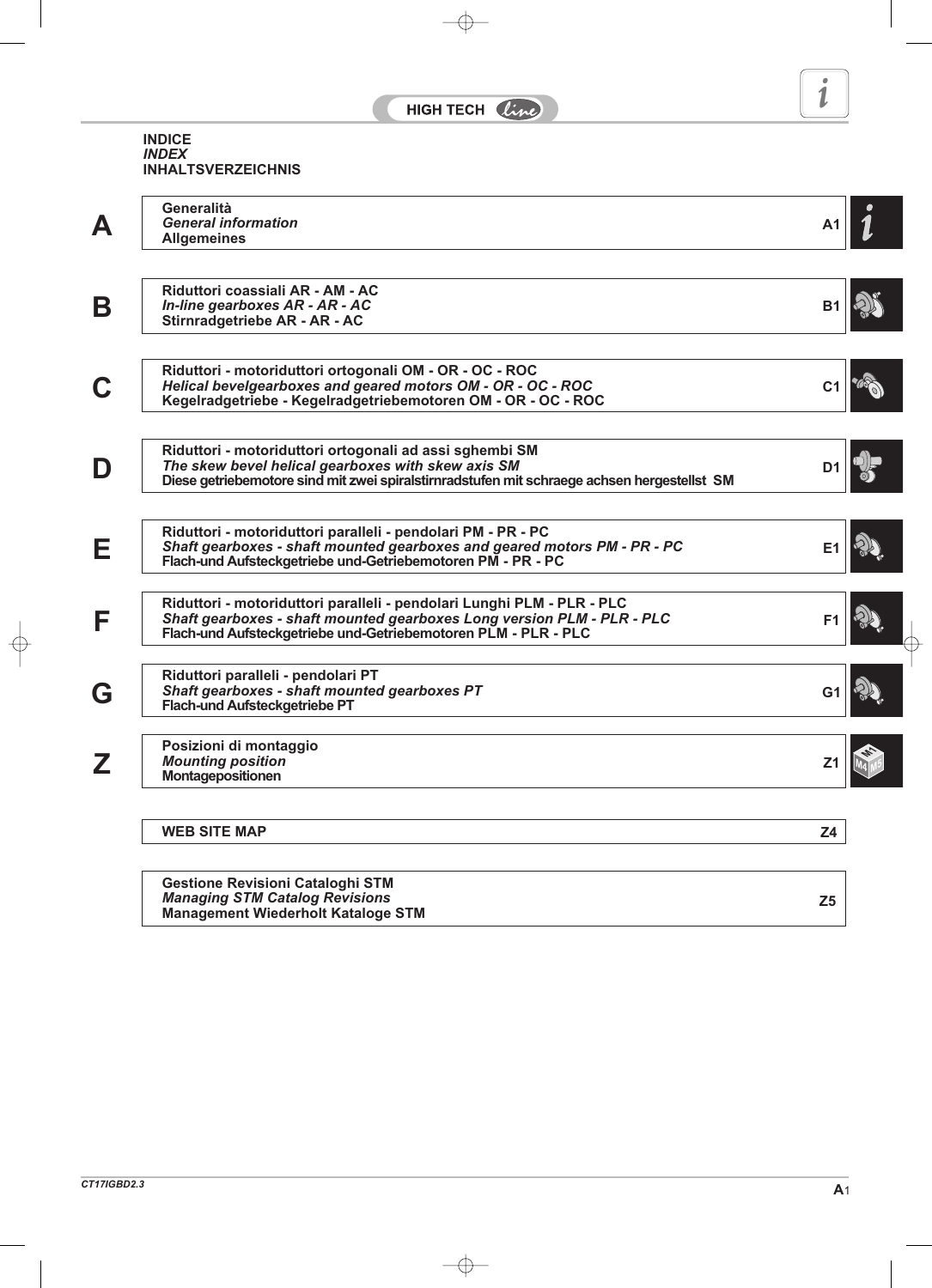

Tab. 1.1

### **1.0 GENERALITA'**

# **1.1 Unita' di misura**

# HIGH TECH line

# *1.0 GENERAL INFORMATION*

*1.1 Measurement units*

### **1.0 ALLGEMEINES**

#### **1.1 Maßeinheiten**

| <b>SIMBOLO</b><br><b>SYMBOL</b><br><b>SYMBOL</b> | <b>DEFINIZIONE</b>                     | <b>DEFINITION</b>      | <b>DEFINITION</b>                 |           | <b>UNITA' DI MISURA</b><br><b>MEASUREMENT UNIT</b><br><b>MAßEINHEIT</b> |
|--------------------------------------------------|----------------------------------------|------------------------|-----------------------------------|-----------|-------------------------------------------------------------------------|
| $Fr_{1-2}$                                       | Carico Radiale                         | Radial load            | Radialbelastung                   | N         |                                                                         |
| Fa $1-2$                                         | Carico assiale                         | Axial load             | Axialbelastung                    | N         | 1N=0.1daN $\approx$ 0.1kg                                               |
|                                                  | Dimensioni                             | <b>Dimensions</b>      | Abmessungen                       | mm        |                                                                         |
| <b>FS</b>                                        | Fattore di servizio                    | Service factor         | Betriebsfaktor                    |           |                                                                         |
| FS'                                              | Fattore di servizio riduttore          | Gearbox service factor | <b>Betriebsfaktor Getriebe</b>    |           |                                                                         |
| kg                                               | Massa                                  | Mass                   | Masse                             | kg        |                                                                         |
| $T_{2M}$                                         | Momento torcente nominale<br>riduttore | Output nominal torque  | <b>Drehmoment Getriebe</b>        | <b>Nm</b> | 1Nm=0.1daNm≅0.1kgm                                                      |
| T <sub>2</sub>                                   | Momento torcente motorid.              | Gear motor torque      | <b>Drehmoment Getriebemotor</b>   | <b>Nm</b> |                                                                         |
| P                                                | Potenza motore                         | Gear unit power        | Leistung Getriebe                 | kW        |                                                                         |
| $Pt_{N}$                                         | Potenza limite termico                 | Limit thermal capacity | Thermische Leistungsgrenze        | kW        |                                                                         |
| <b>Pc</b>                                        | Potenza corretta                       | Correct power          | Tatsächliche Leistung             | kW        | $1kW = 1.36 HP (PS)$                                                    |
| $P_1$                                            | Potenza motoriduttore                  | Gear motor power       | Leistung Getriebemotor            | kW        |                                                                         |
| P'                                               | Potenza richiesta in uscita            | Output power           | Erforderliche<br>Abtriebsleistung | kW        |                                                                         |
| <b>RD</b>                                        | Rendimento dinamico                    | Dynamic efficiency     | Dynamischer Wirkungsgrad          |           |                                                                         |
| <b>RS</b>                                        | Rendimento statico                     | Static efficiency      | Statischer Wirkungsgrad           |           |                                                                         |
| ir                                               | Rapporto di trasmissione               | Ratio                  | Übersetzungsverhältnis            |           |                                                                         |
| $n_1$                                            | Velocità albero entrata                | Input speed            | Antriebsdrehzahl                  | $min-1$   | 1 min <sup>-1</sup> = 6.283 rad.                                        |
| n <sub>2</sub>                                   | Velocità albero in uscita              | Output speed           | Abtriebsdrehzahl                  |           |                                                                         |
| Тc                                               | Temperatura ambiente                   | Ambient temperature    | Umgebungstemperatur               | $\circ$ C |                                                                         |
| <b>IEC</b>                                       | Motori accoppiabili                    | <b>Motor options</b>   | Passende Motoren                  |           |                                                                         |

### **1.2 Velocità in entrata**

*1.2 Input spee***d**

### **1.2 Antriebsdrehzahl**

|             | A    | O    | ১    |      | <b>PL</b> | <b>PT</b> |
|-------------|------|------|------|------|-----------|-----------|
|             | 2800 | 2800 | 2800 | 2800 | 2800      | 2000      |
|             | 1400 | 1400 | 1400 | 1400 | 1400      | 1400      |
| $n_1$ (rpm) | 900  | 900  | 900  | 900  | 900       | 900       |
|             | 500  | 500  | 500  | 500  | 500       | 500       |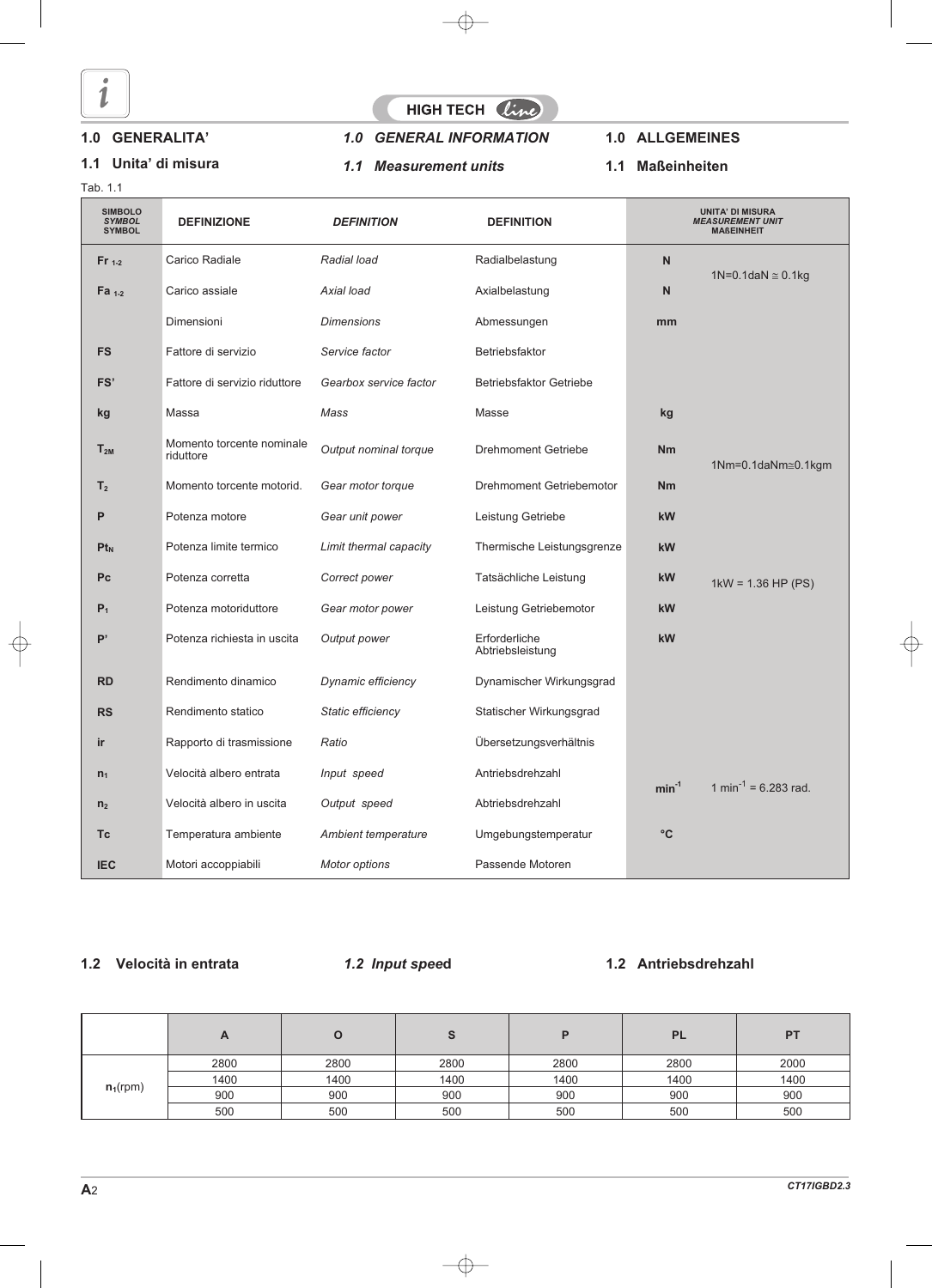

**A**

#### **1.3 Fattore di servizio**

Il fattore di servizio FS permette di qualificare, in prima approssimazione, la tipologia dell'applicazione tenendo conto della natura del carico (A, B, C), della durata di funzionamento h/d (ore giornaliere) e del numero di avviamenti/ora. Il coefficiente così trovato dovrà essere uguale o inferiore al fattore di servizio del motoriduttore FS' dato dal rapporto fra la coppia nominale del riduttore T<sub>2M</sub> indicata a catalogo e la coppia M' richiesta dall'applicazione .

I valori di FS indicati nella tab. 1.3, sono relativi all'azionamento con motore elettrico, se utilizzato un motore a scoppio, si dovrà tenere conto di un fattore di moltiplicazione 1.3 se a più cilindri e 1.5 se monocilindro.

Se il motore elettrico applicato è autofrenante, considerare un numero di avviamenti doppio di quello effettivamente richiesto.

#### *1.3 Service factor*

*The service factor FS permits approximate qualification of the type of application, taking into account the type of load (A,B,C), length of operation h/d (hours/day) and the number of start-up/hour. The coefficient thus calculated must be equal or less than the motorgear unit service factor FS' given* by the rated torque of gear unit  $T_{2M}$  as in*dicated in the catalogue and the torque M' required by the application.*

HIGH TECH  $\ell\mathcal{U}$ 

*The FS values reported in Table 1.3 refer to a drive unit with an electric motor. If a combustion engine is used, a multiplication factor of 1.3 must be applied for a several-cylinder engine, 1.5 for a singlecylinder engine.*

*If the electric motor applied is self-braking, consider twice the number of start-up than those actually required.*

#### **1.3 Betriebsfaktor**

Mit Hilfe des Betriebsfaktors FS kann in einer ersten Annäherung das richtige Untersetzungsgetriebe für die gewünschte Anwendungsart ermittelt werden. Dabei sind folgende Werte zu beachten: Art der Last (A, B, C), Betriebsstunden pro Tag (h/d), Anzahl der Starts pro Stunde. Der so ermittelte Koeffizient sollte dem Betriebsfaktor FS', der sich aus dem Verhältnis zwischen dem Nenndrehmoment des Getriebes  $T_{2M}$  (s. Katalog) und dem für die Anwendung erforderlichen Drehmoment M' ergibt, entweder entsprechen oder niedriger liegen.

Die FS-Werte, die in Tabelle 1.3 angegeben werden, beziehen sich auf den Antrieb mit Elektromotor. Wird ein Verbrennungsmotor verwendet, so ist bei mehreren Zylindern ein Multiplikationsfaktor von 1,3 und bei einem Einzylindermotor ein Faktor von 1,5 zu berücksichtigen.

Ist der verwendete Elektromotor ein Bremsmotor, so ist die Zahl der tatsächlichen Startvorgänge zu verdoppeln.

Tab. 1.2

|                            |                                                                                                                                       |                                   |      | FATTORE DI SERVIZIO / SERVICE FACTOR / BETRIEBSFAKTOR<br><b>FS</b> |                                           |      |               |                             |                                                                            |      |  |  |  |
|----------------------------|---------------------------------------------------------------------------------------------------------------------------------------|-----------------------------------|------|--------------------------------------------------------------------|-------------------------------------------|------|---------------|-----------------------------|----------------------------------------------------------------------------|------|--|--|--|
| Classe di carico           |                                                                                                                                       |                                   |      |                                                                    |                                           |      |               |                             | N. AVVIAMENTI/ORA / N. START-UP/HOUR / ANZAHL DER STARTVORGÄNGE PRO STUNDE |      |  |  |  |
| Load class<br>Lastklasse   | h/d                                                                                                                                   | $\overline{2}$                    | 4    | 8                                                                  | 16                                        | 32   | 63            | 125                         | 250                                                                        | 500  |  |  |  |
|                            | 4                                                                                                                                     | 0.85                              | 0.9  | 0.93                                                               | 0.93                                      | 0.98 | 1.03          | 1.06                        | 1.1                                                                        | 1.2  |  |  |  |
|                            | 8                                                                                                                                     | 1.0                               | 1.0  | 1.1                                                                | 1.1                                       | 1.15 | 1.2           | 1.24                        | 1.3                                                                        | 1.3  |  |  |  |
|                            | 16                                                                                                                                    | 1.2                               | 1.2  | 1.3                                                                | 1.3                                       | 1.35 | 1.45          | 1.5                         | 1.5                                                                        | 1.55 |  |  |  |
|                            | 24                                                                                                                                    | 1.4                               | 1.4  | 1.5                                                                | 1.5                                       | 1.55 | 1.6           | 1.65                        | 1.7                                                                        | 1.75 |  |  |  |
|                            | APPLICAZIONI / APPLICATIONS / ANWENDUNGEN<br>Rührwerke für reine Flüssigkeiten<br>Agitatori per liquidi puri<br>Pure liquid agitators |                                   |      |                                                                    |                                           |      |               |                             |                                                                            |      |  |  |  |
|                            |                                                                                                                                       |                                   |      |                                                                    |                                           |      |               |                             |                                                                            |      |  |  |  |
|                            |                                                                                                                                       | Alimentatori per fornaci          |      |                                                                    | Fournace feeders                          |      | Brennöfen     |                             | Beschickungsvorrichtungen für                                              |      |  |  |  |
| <b>Carico uniforme</b>     | Alimentatori a disco                                                                                                                  |                                   |      | Disc feeders                                                       |                                           |      |               | Telleraufgeber              |                                                                            |      |  |  |  |
| <b>Uniform load</b>        |                                                                                                                                       | Filtri di lavaggio con aria       |      |                                                                    | Air laundry filters                       |      |               | Spülluftfilter              |                                                                            |      |  |  |  |
| Gleichmäßig verteilte Last | Generatori                                                                                                                            |                                   |      | Generators                                                         |                                           |      |               | Generatoren                 |                                                                            |      |  |  |  |
|                            | Pompe centrifughe                                                                                                                     |                                   |      |                                                                    | Centrifugal pumps                         |      | Kreiselpumpen |                             |                                                                            |      |  |  |  |
|                            |                                                                                                                                       | Trasportatori con carico uniforme |      |                                                                    | Uniform load conveyors                    |      |               |                             | Förderer mit gleichmäßig verteilter Last                                   |      |  |  |  |
| Classe di carico           |                                                                                                                                       |                                   |      |                                                                    |                                           |      |               |                             | N. AVVIAMENTI/ORA / N. START-UP/HOUR / ANZAHL DER STARTVORGÄNGE PRO STUNDE |      |  |  |  |
|                            |                                                                                                                                       |                                   |      |                                                                    |                                           |      |               |                             |                                                                            |      |  |  |  |
| Load class<br>Lastklasse   | h/d                                                                                                                                   | $\overline{2}$                    | 4    | 8                                                                  | 16                                        | 32   | 63            | 125                         | 250                                                                        | 500  |  |  |  |
|                            | 4                                                                                                                                     | 1.11                              | 1.12 | 1.15                                                               | 1.19                                      | 1.23 | 1.28          | 1.32                        | 1.36                                                                       | 1.40 |  |  |  |
|                            | 8                                                                                                                                     | 1.29                              | 1.31 | 1.34                                                               | 1.40                                      | 1.45 | 1.51          | 1.56                        | 1.60                                                                       | 1.64 |  |  |  |
|                            | 16                                                                                                                                    | 1.54                              | 1.56 | 1.59                                                               | 1.65                                      | 1.71 | 1.78          | 1.84                        | 1.90                                                                       | 1.96 |  |  |  |
| Β                          | 24                                                                                                                                    | 1.73                              | 1.75 | 1.80                                                               | 1.90                                      | 1.97 | 2.05          | 2.10                        | 2.16                                                                       | 2.22 |  |  |  |
|                            |                                                                                                                                       |                                   |      |                                                                    | APPLICAZIONI / APPLICATIONS / ANWENDUNGEN |      |               |                             |                                                                            |      |  |  |  |
|                            |                                                                                                                                       | Agitatori per liquidi e solidi    |      |                                                                    | Liquid and solid agitators                |      |               |                             | Rührwerke für Flüssigkeiten und Feststoffe                                 |      |  |  |  |
|                            | Alimentatori a nastro                                                                                                                 |                                   |      | <b>Belt conveyors</b>                                              |                                           |      |               | Bandförderer                |                                                                            |      |  |  |  |
|                            |                                                                                                                                       | Argani con medio servizio         |      |                                                                    | Medium service winches                    |      |               | Mittlere Winden             |                                                                            |      |  |  |  |
| Carico con urti moderati   |                                                                                                                                       | Filtri con pietre e ghiaia        |      |                                                                    | Stone and gravel filters                  |      |               | Stein- und Kiesfilter       |                                                                            |      |  |  |  |
| <b>Moderate shock load</b> |                                                                                                                                       | Viti per espulsione acqua         |      |                                                                    | Dewatering screws                         |      |               | Abwasserschnecken           |                                                                            |      |  |  |  |
| Last mit mäßigen Stößen    | Flocculatori                                                                                                                          |                                   |      | Flocculator                                                        |                                           |      |               | Flockvorrichtungen          |                                                                            |      |  |  |  |
|                            | Filtri a vuoto<br>Elevatori a tazze                                                                                                   |                                   |      | Vacuum filters                                                     | <b>Bucket elevators</b>                   |      |               | Vakuumfilter<br>Becherwerke |                                                                            |      |  |  |  |

| Classe di carico         |                                           |                             |      |                      |                          |      |      |                           | N. AVVIAMENTI/ORA / N. START-UP/HOUR / ANZAHL DER STARTVORGÄNGE PRO STUNDE |      |  |  |  |
|--------------------------|-------------------------------------------|-----------------------------|------|----------------------|--------------------------|------|------|---------------------------|----------------------------------------------------------------------------|------|--|--|--|
| Load class<br>Lastklasse | h/d                                       |                             | 4    | 8                    | 16                       | 32   | 63   | 125                       | 250                                                                        | 500  |  |  |  |
|                          | 4                                         | 1.46                        | 1.46 | 1.48                 | 1.51                     | 1.57 | 1.61 | 1.62                      | 1.64                                                                       | 1.66 |  |  |  |
|                          | 8                                         | 1.71                        | 1.71 | 1.73                 | 1.76                     | 1.82 | 1.86 | 1.87                      | 1.89                                                                       | 1.89 |  |  |  |
|                          | 16                                        | 2.04                        | 2.05 | 2.07                 | 2.10                     | 2.15 | 2.20 | 2.21                      | 2.23                                                                       | 2.23 |  |  |  |
|                          | 24                                        | 2.31                        | 2.31 | 2.33                 | 2.36                     | 2.42 | 2.48 | 2.52                      | 2.54                                                                       | 2.56 |  |  |  |
|                          | APPLICAZIONI / APPLICATIONS / ANWENDUNGEN |                             |      |                      |                          |      |      |                           |                                                                            |      |  |  |  |
|                          |                                           | Argani per servizio pesante |      |                      | Heavy duty hoists        |      |      | Winden für schwere Lasten |                                                                            |      |  |  |  |
| Carico con forti urti    | Estrusori                                 |                             |      | <b>Extruders</b>     |                          |      |      | Extruder                  |                                                                            |      |  |  |  |
| <b>Heavy shock load</b>  |                                           | Calandre per gomma          |      |                      | Crusher rubber calenders |      |      | Gummikalander             |                                                                            |      |  |  |  |
| Last mit starken Stößen  | Presse per mattoni                        |                             |      | <b>Brick presses</b> |                          |      |      | Ziegelpressen             |                                                                            |      |  |  |  |
|                          | Piallatrici                               |                             |      |                      | Planing machine          |      |      | Hobelmaschinen            |                                                                            |      |  |  |  |
|                          | Mulini a sfera                            |                             |      | <b>Ball mills</b>    |                          |      |      | Kugelmühlen               |                                                                            |      |  |  |  |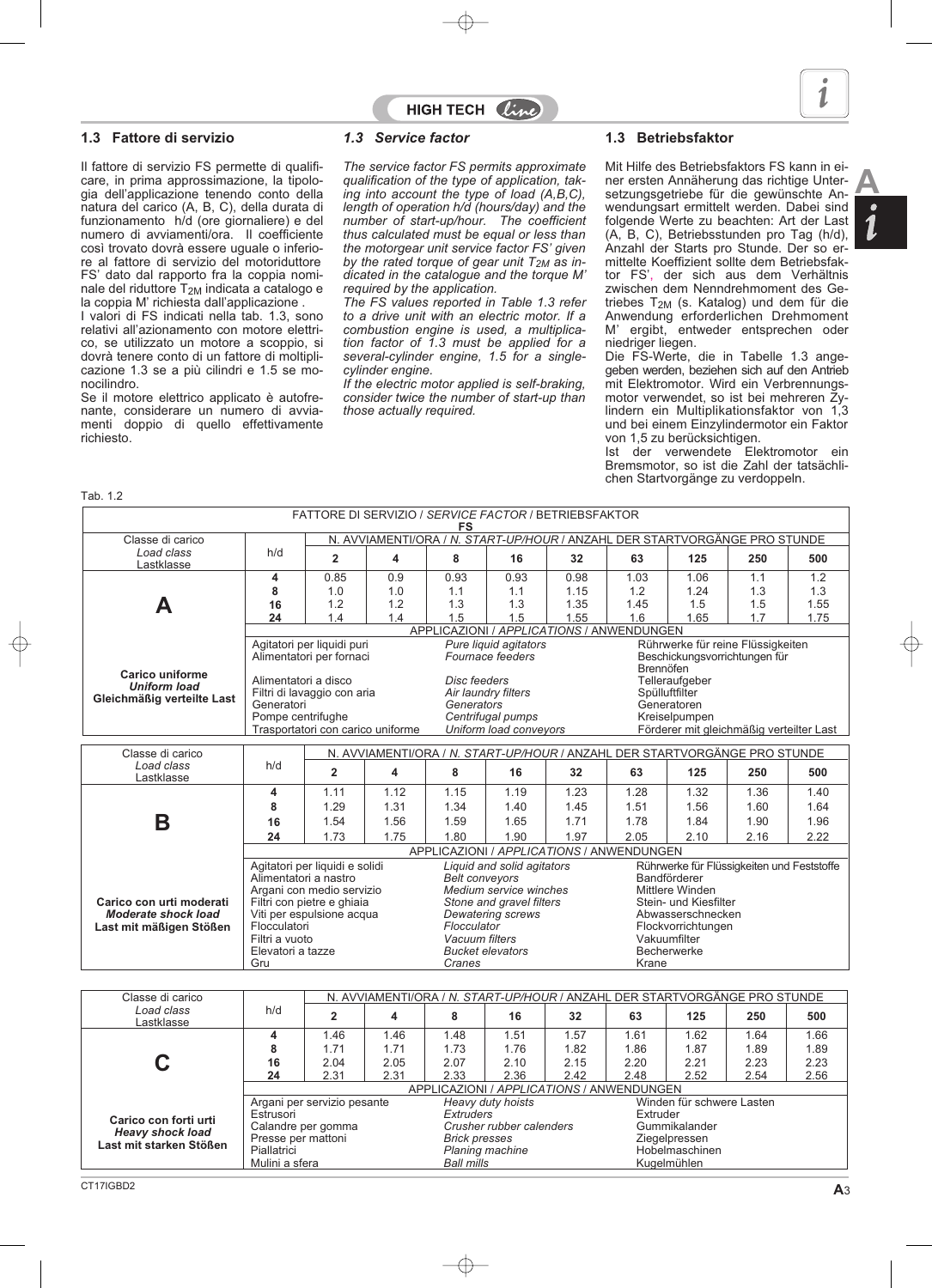

HIGH TECH Clin

### **1.3 Rendimento 1.3 Wirkungsgrad** *1.3 Efficiency*

Tab. 1.3

|                              |                          |                          |                          |                          | RD (%)                   |                          |                   |                          |           |  |
|------------------------------|--------------------------|--------------------------|--------------------------|--------------------------|--------------------------|--------------------------|-------------------|--------------------------|-----------|--|
| stadi / stages<br>  / stufig |                          |                          | <b>OR</b>                |                          |                          |                          | <b>PLR</b>        |                          |           |  |
|                              | <b>AR</b>                | 63<br>71-90-112          | 80<br>100-125-140        | 132<br>150-170-190       | <b>SM</b>                | <b>PR</b>                | 25-45<br>65-85-95 | 105<br>115-125-135       | <b>PT</b> |  |
|                              | 97                       | ٠                        | $\overline{\phantom{a}}$ | $\overline{\phantom{a}}$ | $\overline{\phantom{a}}$ | $\overline{\phantom{a}}$ |                   | $\overline{\phantom{a}}$ | 98        |  |
| $\mathfrak{p}$               | 95                       | $\overline{\phantom{a}}$ | 95                       | $\overline{\phantom{a}}$ | 90                       | 95                       |                   | $\overline{\phantom{a}}$ | 96        |  |
| 3                            | 93                       | 90                       | $\overline{\phantom{a}}$ | 93                       | $\overline{\phantom{a}}$ | 93                       | 93                | 94                       |           |  |
|                              | $\overline{\phantom{a}}$ | $\overline{\phantom{a}}$ | $\overline{\phantom{a}}$ | $\overline{a}$           | $\overline{a}$           | $\overline{\phantom{a}}$ | 91                | $\overline{\phantom{a}}$ |           |  |

#### **1.3.1 Gioco angolare**

Nei riduttori a ingranaggi cilindrici e/o ipoidi il gioco angolare è indicativamente contenuto nell'intervallo di 5' $\div$  30'.

### **1.4 Lubrificazione 1.4 Schmierung 1.4** *Lubrication*

La lubrificazione dei riduttori è consentita mediante un sistema misto bagno olio e sbattimento, che garantisce normalmente la lubrificazione di tutti i componenti interni al riduttore.

Per quelle posizioni di montaggio caratterizzate da assi di rotazione verticali, vengono adottate particolari soluzioni al fine di garantire una buona lubrificazione anche degli organi presenti nelle posizioni più sfavorevoli.

I riduttori delle taglie di bassa potenza vengono forniti completi d'olio **SHELL** a base sintetica tipo **OMALA S4 WE** viscosità 320 cSt: tali riduttori sono a lubrificazione cosidetta "long life" ossia non richiedono alcuna sostituzione dell'olio per tutto il loro arco di vita.

#### *1.3.1 Backlash*

*On cylindrical or ipoid gearboxes, output shaft backlash is inside this range: 5' 30'.*

*Gearboxes lubrication is provided trough a combination of oil immersion and oil-splash patterns, which normally guarantees the lubrication of all internal components.*

*For some mounting positions, typically those featuring a vertical shaft, provisions are made to guarantee lubrication of even the least favourably located drive components.*

*The gearboxes of smaller size are supplied with SHELL synthetic based oil filled, type OMALA S4 WE, 320 cSt viscosity. This gearboxes are filled with a "long life" poliglycol based lubricant: this means they are maintenance-free and do not require oil changes during the operating life.*

#### **1.3.1 Flankenspiel**

Bei den Stirnrad-, Kegelrad, und Winkelgetrieben liegt das Flankenspiel etwa im Bereich zwischen 5' und 30'.

Die Schmierung der Getriebe erfolgt über ein Mischverfahren mit Ölbad- und Ölspritzschmierung. Dadurch kann in der Regel die Schmierung aller internen Bestandteile des Getriebes gewährleistet werden. Bei Montagepositionen mit vertikalen Dre-

hachsen werden spezielle Lösungen angewandt, um auch die Bestandteile in schwer erreichbaren Positionen ausreichend zu schmieren.

Die Getriebe im niedrigen Leistungsbereich sind bei der Lieferung bereits mit Synthetik-Öl **SHELL** vom Typ **OMALA S4 WE** mit Viskosität 320 cSt gefüllt: sind bei der Lieferung bereits mit Öl gefüllt. Diese Getriebe sind "Lebensdauer" geschmiert, d.h. sie erfordern während ihrer gesamten Lebensdauer keinen Ölwec-

Gli oli disponibili appartengono generalmente a tre grandi famiglie:

- 1) Oli minerali
- 2) Oli sintetici Poli-Alfa-Olefine
- 3) Oli sintetici Poli-Glicole

La scelta più appropriata è generalmente legata alle condizioni di impiego. riduttori non particolarmente caricati e con un ciclo di impiego discontinuo. senza escursioni termiche importanti, possono certamente essere lubrificati con olio minerale.

Nei casi di impiego gravoso, quando i riduttori saranno prevedibilmente caricati molto ed in modo continuativo, con conseguente prevedibile innalzamento della temperatura, è bene utilizzare lubrificanti sintetici tipo polialfaolefine (PAO).

*Available oils are typically grouped into three major classes:*

- *1) Mineral oils*
- *2) Poly-Alpha-Olefin synthetic oils*
- *3) Polyglycol synthetic oils*

*Oil is normally selected in accordance with environmental and operating conditions. Mineral oil is the appropriate choice for moderate load, non-continuous duty applications free from temperature extremes. In severe applications, where gear units are to operate under heavy loads in continuous duty and high temperatures are expected, synthetic Poly-Alpha-Olefin oils (PAO) are the preferred choice.*

Die verfügbaren Öle gehören im Allgemeinen drei großen Familien an:

1) Mineralöle

hsel.

- 2) Polyalphaolefine-Synthetiköle
- 3) Polyglykol-Synthetiköle

Die angemessene Wahl ist im Allgemeinen an die Einsatzbedingungen gebunden. Getriebe, die keinen besonders schweren Belastungen ausgesetzt sind und einem unregelmäßigen Einsatzzyklus unterliegen, ohne starke thermische Ausschläge, können problemlos mit Mineralöl geschmiert werden.

Bei einem Einsatz unter harten Bedingungen, d.h. wenn die Getriebe stark und andauernd belastet werden, woraus sich ein sicherer Temperaturanstieg ergibt, sollten Synthetiköle, Typ Polyalphaolefine (PAO), verwendet werden.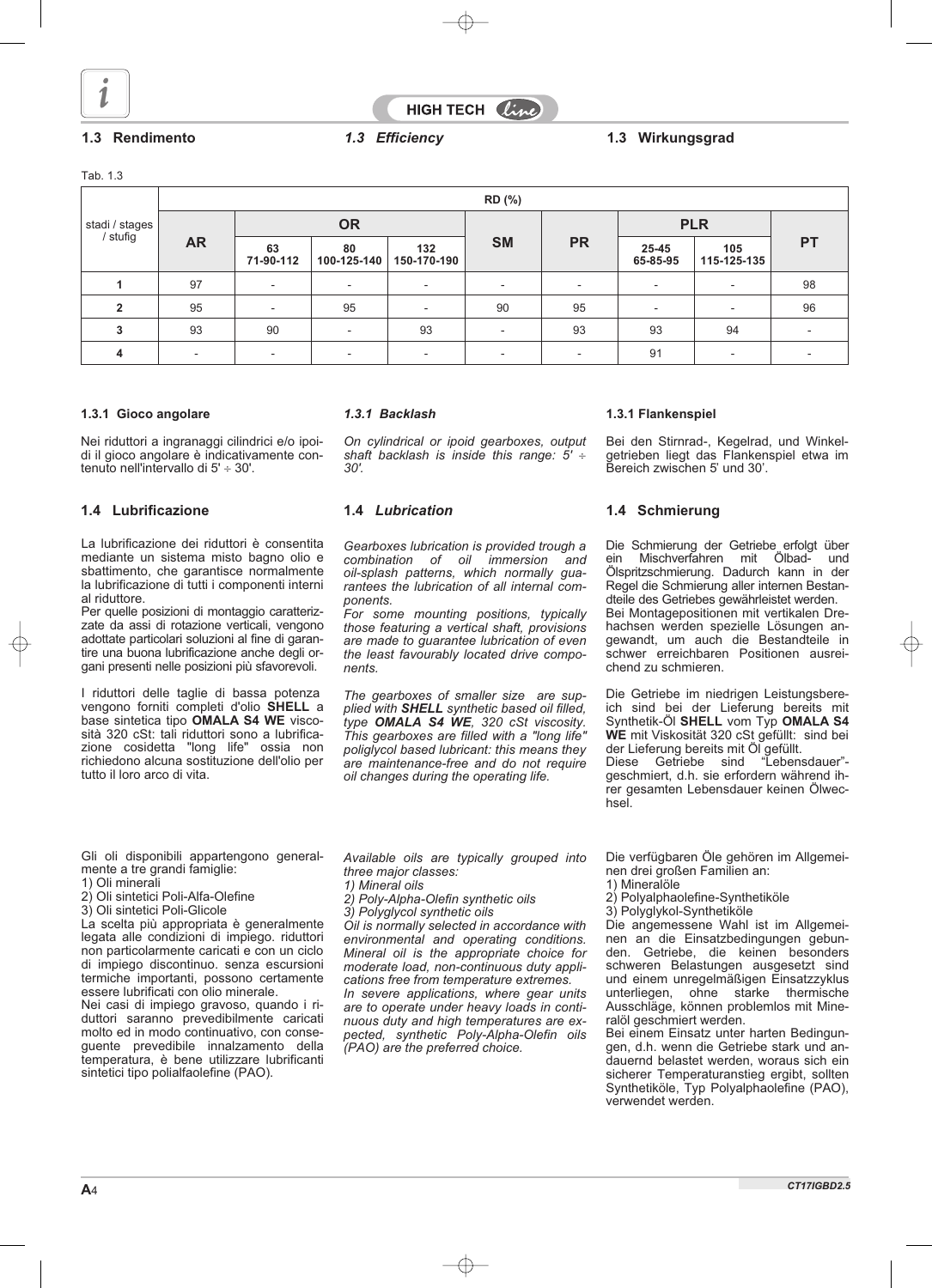### **1.4 Lubrificazione 1.4** *Lubrication* **1.4 Schmierung**

Gli oli di tipo poliglicole (PG) sono da uti lizzare strettamente nel caso di applicazio ni con forti strisciamenti fra i contatti, ad esempio nelle viti senza fine. Debbono essere impiegati con grande attenzione poiché non sono compatibili con gli altri oli e sono invece completamente miscibili conl'acqua. Questo fenomeno è particolarmente pericoloso poiché non si nota, ma deprime velocemente le caratteristiche lubrificanti dell'olio.

Oltre a questi già menzionati, ricordiamo che esistono gli oli per l'industria alimentare. Questi trovano specifico impiego nell'industria alimentare in quanto sono prodotti speciali non nocivi alla salute. Vari produttori forniscono oli appartenenti a tutte le famiglie con caratteristiche molto simili.

#### **Attenzione:**

I riduttori della Serie S sono forniti completi di olio sintetico del tipo polialfaolefine (PAO):

tali riduttori sono a lubrificazione cosidetta "long life" ossia non richiedono alcuna sostituzione dell'olio per tutto il loro arco di vita.

# $\blacktriangle$

L'olio non è miscelabile con olio standard STM SHELL **OMALA S4 WE** e comunque con tutte le tipologie di olio sintetico del tipo poliglicole(PG) .

Qualora si rendesse necessaria conoscere il tipo di olio da utilizzare sui prodotti della serie S è necessario consultare il Nostro Ufficio Tecnico.

**Folyglycol oils (PG) should only be used in**<br>**A applications involving high sliding friction,** a suppoblication für einen Einesta suppolent *applications involving high sliding friction, as is the case with worm shafts. These particular oils should be used with great care, as they are not compatible with other oils, but are totally mixable with water. The oil mixed with water cannot be told from uncontamined oil, but will degrade very rapidly.*

*In addition to the oils mentioned above, there are food-grade oils. These are special oils harmless to human health for use in the food industry. Oils with similar characteristics are available from a number of manufacturers.*

### *Warning :*

*Warning : Gearboxes of the S series are supplied lubricated with synthetic oil (PAO).*

*This "long life" lubricating oil does not need to be replaced for the whole gearbox lifetime.*

# Δ

*This type of oil shall not be mixed with STM SHELL OMALA S4 WE and any other synthetic PG (polyglycol oil).*

*In case you need to know which oil type can be used on S series please contact our Technical Office.*

Die Öle, Typ Polyglykole (PG), sind ausschließlich für einen Einsatz ausgelegt, bei denen es zu starken Reibungen zwischen den in Kontakt stehenden Elementen kommt, z.B. bei Schnecken. Bei ihrem Einsatz in besondere Aufmerksamkeit erforderlich, da sie nicht mit anderen Ölen kompatibel sind, sich jedoch vollständig mit Wasser vermischen lassen. Diese Tatsache erweist sich daher als besonders gefährlich, da sie sich nicht feststellen lässt, jedoch die Schmiereigenschaften des Öls bereits nach kurzer Zeit unterdrückt.

Über die bereits genannten Öle hinaus, gibt es auch Öle, die speziell für die Lebensmittelindustrie ausgelegt sind. Diese finden demzufolge dort ihren Einsatz, da es sich dabei um spezielle Produkte handelt, die für die Gesundheit unschädlich sind. Die den jeweiligen Familien angehörigen Ölsorten werden von verschiedenen Herstellern angeboten; sie weisen jeweils sehr ähnliche Eigenschaften auf.

#### **Achtung:**

Getriebe der Serie S werden mit synthetischem Öl (PAO) geliefert. Diese "Lebensdauerschmierung" wird nie ersetzt.

# Δ

Dieses Öl kann nicht mit Standard Öl Shell **OMALA S4 WE** oder mit den anderen (PG) Öltypen gemischt werden.

Um den genauen benutzten Öltyp zu erfahren müssen Sie sich an unsere Technische Abteilung wenden.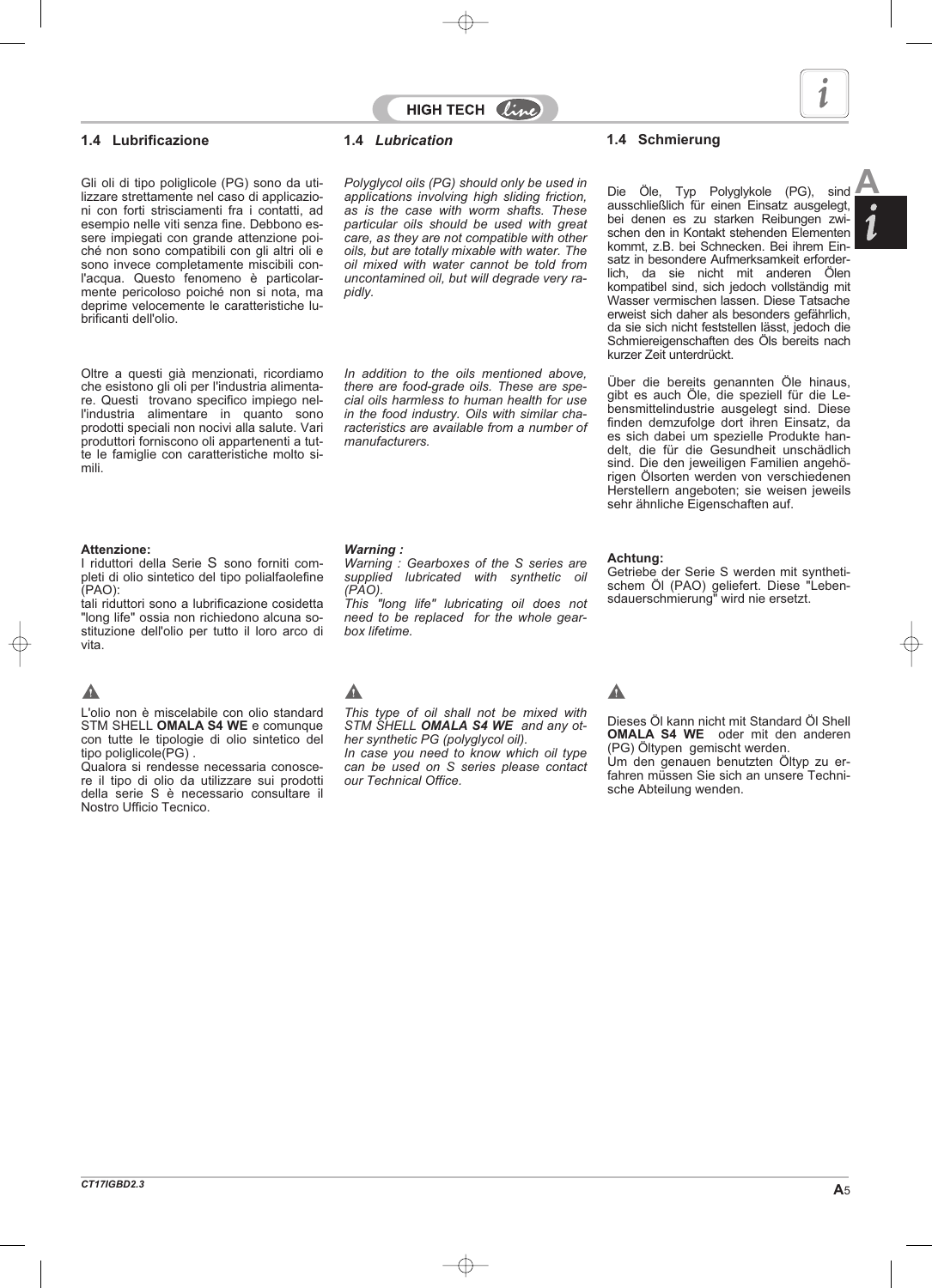

**HIGH TECH**  $\theta$ 

### **1.4 Lubrificazione 1.4** *Lubrication* **1.4 Schmierung**

La Tab. 1.4 è utile per la selezione dei lubrificanti per riduttori da utilizzare in base alla loro stabilità alle varie temperature.

*The Table 1.4 is useful for gearbox lubricant selection.*

Tabelle 1.4 ist bei der Wahl des Schmiermittels nützlich.

#### Tab. 1.4

| Produttore<br>Manufacturer                       |                               | Oli Minerali<br>Mineral oils<br>Mineralöle |                              |                                    | Oli Sintetici Polialfaolefine (PAO)<br>Poly-Alpha-Olefin synthetic oils (PAO)<br>Polyalphaolefine-Synthetiköle (PAO) |                                    |                               | Oli Sintetici Poliglicoli (PG)<br>Polyglycol synthetic oils(PG)<br>Polyglykol-Synthetiköle (PG) |                              |                              |
|--------------------------------------------------|-------------------------------|--------------------------------------------|------------------------------|------------------------------------|----------------------------------------------------------------------------------------------------------------------|------------------------------------|-------------------------------|-------------------------------------------------------------------------------------------------|------------------------------|------------------------------|
| Hersteller                                       |                               | <b>ISO VG</b>                              |                              |                                    | <b>ISO VG</b>                                                                                                        |                                    |                               |                                                                                                 | <b>ISO VG</b>                |                              |
| Temp. ambiente                                   | 220                           | 320                                        | 460                          | 150                                | 220                                                                                                                  | 320                                | 150                           | 220                                                                                             | 320                          | 460                          |
| Amb. temp.<br>Umgebungstemperat<br>ur<br>Tc [°C] | $-5^\circ \div 25^\circ$      | $0^\circ \div 35^\circ$                    | $10^{\circ} \div 45^{\circ}$ | $-10^{\circ} \div 25^{\circ}$      | $-5^\circ$ ÷35°                                                                                                      | $0^\circ \div 50^\circ$            | $-10^{\circ} \div 25^{\circ}$ | $-5^{\circ} \div 35^{\circ}$                                                                    | $0^\circ \div 50^\circ$      | $10^{\circ}$ ÷ 60 $^{\circ}$ |
| <b>AGIP</b>                                      | <b>Blasia</b><br>220          | <b>Blasia</b><br>320                       | Blasia<br>460                |                                    | <b>Blasia SX</b><br>220                                                                                              | <b>Blasia SX</b><br>320            | <b>Blasia S</b><br>150        | <b>Blasia S</b><br>220                                                                          | <b>Blasia S</b><br>320       | <b>Blasia S</b><br>460       |
| <b>ARAL</b>                                      | Degol BG<br>220 Plus          | Degol BG<br>320 Plus                       | Degol BG<br>460 Plus         | Degol PAS<br>150                   | Degol PAS<br>220                                                                                                     | Degol PAS<br>320                   | Degol GS<br>150               | Degol GS<br><b>220</b>                                                                          | Degol GS<br>$\overline{3}20$ | Degol GS<br>460              |
| <b>BP</b>                                        | Energol<br><b>GR-XP 220</b>   | Energol<br><b>GR-XP 320</b>                | Energol<br><b>GR-XP 460</b>  | Enersyn<br><b>EPX 150</b>          | Enersyn<br><b>EPX 220</b>                                                                                            | Enersyn<br><b>EPX 320</b>          | Enersyn<br>SG 150             | Enersyn<br><b>SG-XP 220</b>                                                                     | Enersyn<br><b>SG-XP 320</b>  | Enersyn<br><b>SG-XP 460</b>  |
| <b>CASTROL</b>                                   | Alpha SP<br>220               | AlphaSP<br>320                             | AlphaSP<br>460               | Alphasyn<br>EP 150                 | Alphasyn<br>EP 220                                                                                                   | Alphasyn<br>EP 320                 | Alphasyn<br>PG 150            | Alphasyn<br>PG 220                                                                              | Alphasyn<br>PG 320           | Alphasyn<br>PG 460           |
| <b>CHEVRON</b>                                   | <b>Ultra Gear</b><br>220      | <b>Ultra Gear</b><br>320                   | Ultra Gear<br>460            | Tegra<br>Synthetic<br>Gear 150     | Tegra<br>Synthetic<br>Gear 220                                                                                       | Tegra<br>Synthetic<br>Gear 320     | HiPerSYN<br>150               | HiPerSYN<br>220                                                                                 | HiPerSYN<br>320              | <b>HiPerSYN</b><br>460       |
| <b>ESSO</b>                                      | Spartan EP<br>220             | Spartan EP<br>320                          | Spartan EP<br>460            | Spartan S<br>EP 150                | Spartan S<br>EP 220                                                                                                  | Spartan S<br>EP 320                | Glycolube<br>150              | Glycolube<br>220                                                                                | Glycolube<br>320             | Glycolube<br>460             |
| <b>KLÜBER</b>                                    | Klüberoil<br><b>GEM 1-220</b> | Klüberoil<br>GEM 1-320                     | Klüberoil<br>GEM 1-460       | Klübersynth<br>EG 4-150            | Klübersynth<br>EG 4-220                                                                                              | Klübersynth<br>EG 4-320            | Klübersynth<br>GH 6-150       | Klübersynth<br>GH 6-220                                                                         | Klübersynth<br>GH 6-320      | Klübersynth<br>GH 6-460      |
| <b>MOBIL</b>                                     | Mobilgear<br><b>XMP 220</b>   | Mobilgear<br><b>XMP 320</b>                | Mobilgear<br><b>XMP 460</b>  | Mobilgear<br><b>SHC XMP</b><br>150 | Mobilgear<br><b>SHC XMP</b><br>220                                                                                   | Mobilgear<br><b>SHC XMP</b><br>320 | Glygoyle 22                   | Glygoyle 30                                                                                     | Glygoyle<br><b>HE320</b>     | Glygoyle<br><b>HE460</b>     |
| <b>MOLIKOTE</b>                                  | $L - 0122$                    | $L - 0132$                                 |                              | $L-1115$                           | $L-1122$                                                                                                             | $L-1132$                           | ÷.                            | $\overline{a}$                                                                                  | $\overline{\phantom{a}}$     | $\sim$                       |
| <b>OPTIMOL</b>                                   | Optigear BM<br>220            | Optigear BM<br>320                         | Optigear BM<br>460           | Optigear<br>Synthetic A<br>150     | Optigear<br>Synthetic A<br>220                                                                                       | Optigear<br>Synthetic A<br>320     | Optiflex A<br>150             | Optiflex A<br>220                                                                               | Optiflex A<br>320            | Optiflex A<br>460            |
| Q8                                               | Goya 220                      | Goya 320                                   | Goya 460                     | El Greco<br>150                    | El Greco<br>220                                                                                                      | El Greco<br>320                    | Gade 150                      | Gade 220                                                                                        | Gade 320                     | Gade 460                     |
| <b>SHELL</b>                                     | <b>OMALA</b><br>S2G<br>220    | <b>OMALA</b><br>S2G<br>320                 | <b>OMALA</b><br>S2G<br>460   | Omala HD<br>150                    | Omala HD<br>220                                                                                                      | Omala HD<br>320                    | <b>OMALA</b><br>S4 WE<br>150  | <b>OMALA</b><br>S4 WE<br>220                                                                    | <b>OMALA</b><br>S4 WE<br>320 | <b>OMALA</b><br>S4 WE<br>460 |
| <b>TEXACO</b>                                    | Meropa<br>220                 | Meropa<br>320                              | Meropa<br>460                | Pinnacle EP<br>150                 | Pinnacle EP<br>220                                                                                                   | Pinnacle EP<br>320                 |                               | Synlube<br><b>CLP 220</b>                                                                       | Svnlube<br>CLP 320           | Svnlube<br><b>CLP 460</b>    |
| <b>TOTAL</b>                                     | Carter EP<br>220              | Carter EP<br>320                           | Carter EP<br>460             | Carter SH<br>150                   | Carter SH<br>220                                                                                                     | Carter SH<br>320                   | Carter SY<br>150              | Carter SY<br>220                                                                                | Carter SY<br>320             | Carter SY<br>460             |
| <b>TRIBOL</b>                                    | 1100/220                      | 1100/320                                   | 1100/460                     | 1510/150                           | 1510/220                                                                                                             | 1510/320                           | 800\150                       | 800\220                                                                                         | 800\320                      | 800\460                      |

**Lubrificanti sintetici per uso alimentare /** *Food-grade synthetic lubricants* **/ Schmiermittel Synthetik für Lebensmittelbereich**

| <b>AGIP</b>   |  | Rocol<br>Foodlube<br>Hi-Torque<br>150 |                            | Rocol<br>Foodlube<br>Hi-Torque<br>320 |  |  |
|---------------|--|---------------------------------------|----------------------------|---------------------------------------|--|--|
| <b>ESSO</b>   |  | _                                     | Gear Oil FM<br>220         |                                       |  |  |
| <b>KLÜBER</b> |  | Klüberoil 4<br><b>UH1 N 150</b>       | Klüberoil 4<br>UH1 N 220   | Klüberoil 4<br><b>UH1 N 320</b>       |  |  |
| <b>MOBIL</b>  |  | DTE FM<br>150                         | DTE FM<br>220              | DTE FM<br>320                         |  |  |
| <b>SHELL</b>  |  | Cassida<br>Fluid GL<br>150            | Cassida<br>Fluid GL<br>220 | Cassida<br>Fluid GL<br>320            |  |  |

I riduttori STM forniti completi di lubrificante, possono essere utilizzati, salvo diverse indicazioni, in ambienti con temperature comprese fra 0 °C e + 50 °C. Per condizioni ambientali diverse consultare il ns. servizio tecnico.

*STM gearboxes supplied with oil filled, can be used in rooms with a temperature from 0 °C and + 50 °C, if not otherwise indicated. In case of different ambient conditions, please contact our technical department.*

Die komplett mit Schmiermittel gelieferten Getriebe STM können, soweit nicht anders angegeben, in Räumen mit einer Temperatur zwischen 0 °C und + 50 °C verwendet werden. Bei anderen Raumtemperaturen wenden Sie sich bitte an unseren technischen Kundendienst.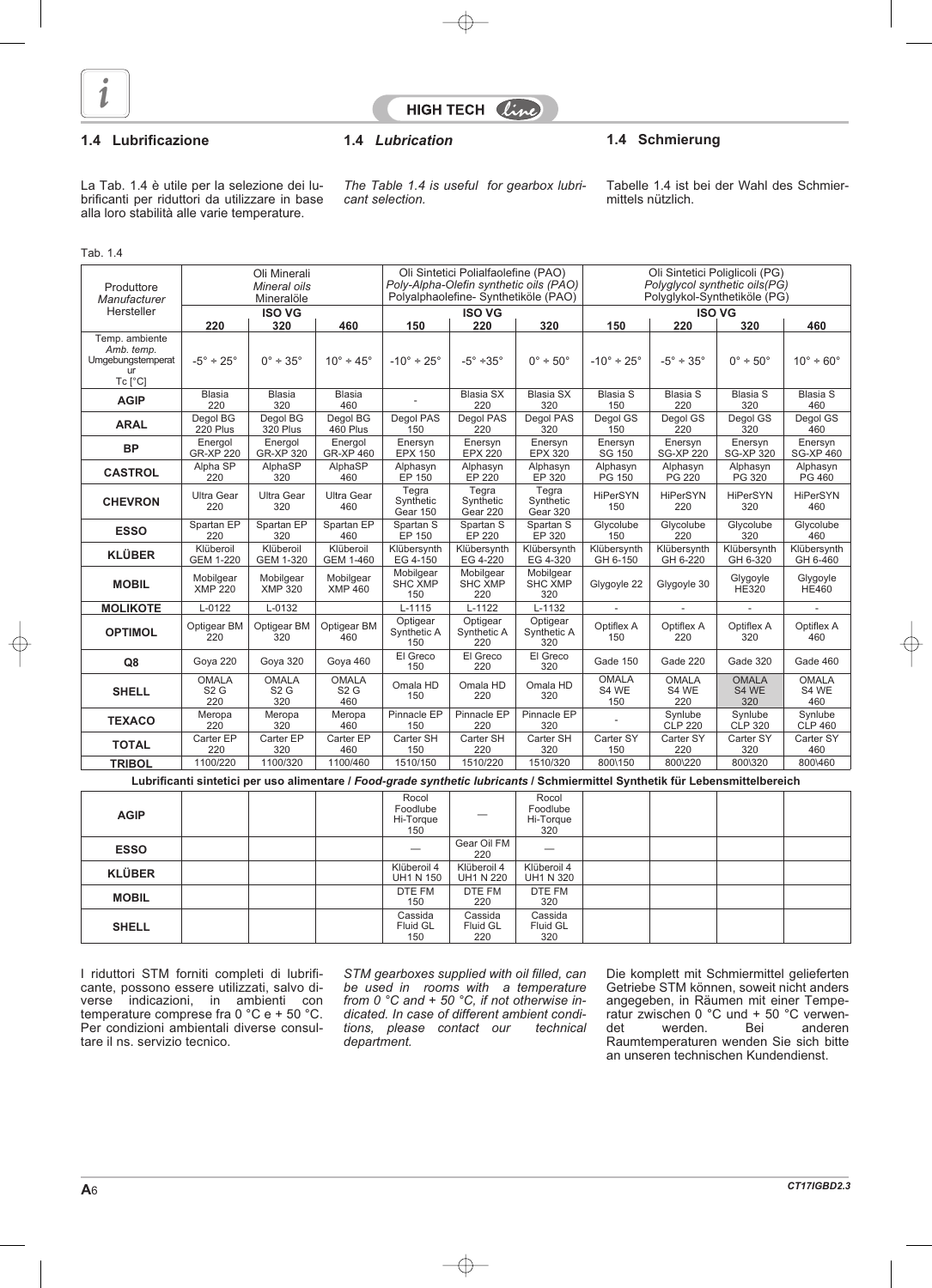

#### **1.5 Limite termico**

In determinate condizioni applicative è necessario verificare che la potenza assorbita dal riduttore non superi la potenza limite termico sotto descritta.

Il rendimento di un riduttore è dato dal rapporto fra potenza resa in iuscita e quella resa in ingresso.

La quota mancante, convertita in calore, deve essere ceduta o scambiata all'esterno per non compromettere il riduttore dal punto di vista termico.

Si deve verificare che la potenza applicata al riduttore sia minore o uguale alla potenza del limite termico Pt<sub>N</sub>.

Non si deve tenere conto di Pt<sub>N</sub> se il funzionamento è con pause di durata sufficiente a ristabilire nel riduttore e/o rivio angolare la temperatura ambiente.

#### *1.5 Thermal capacity*

*In specific applications check that the absorbed gearbox power does not exceed the below described limit thermal capacity . Gearbox efficiency is given by the relation between output and input power. The missing quota, converted or exchanged in heat, has to be lost externally in order to avoid excessive temperatures inside the gearbox.*

HIGH TECH  $\ell i\ell$ 

*It is advisable to verify that power applied to the gearbox is less than or equal to thermal limit power PtN .*

*PtN must not be taken into consideration if duty is followed by an interval sufficient to restore the ambient temperature inside the gearbox.*

#### **1.5 Thermische Belastbarkeit**

Bei besonderen Anwendungen ist darauf zu achten, daß die Leistungsaufnahme der Getriebe eine thermische Grenze nicht überschreitet.<br>Der Getriebe

ergibt sich aus dem<br>chen Ausgangsleistung Verhältnis zwischen und Eingangs-. Der Leistungsverlust entsteht durch die vorhandene Reibung im Getriebe, welche in Wärme umgewandelt wird. Diese so entstandene Wärme wird, um eine Überhitzung des Getriebes zu vermeiden, über das Gehäuse nach außen abgegeben.

Ist zu prüfen, ob die für das Getriebe<br>vorgeschriebene thermische vorgeschriebene Leistungsgrenze  $Pt_N$  nicht überschritten wird.

Der Pt<sub>N</sub>-Wert kann vernachlässigt werden,<br>der kontinuierliche Betrieb mit kontinuierliche ausreichend Pausen erfolgen, die ein Abkühlen des Getriebes auf normale Raumtemperatur ermöglichen.

In Tab. 1.5 sono riportati i valori  $Pt<sub>N</sub>$  della potenza massima applicabile ai riduttori in servizio continuo in aria libera a 30 °C.

*In Table 1.5 is indicated maximum power PtN to be applied to gearboxes in continuous duty operating in an external ambient at 30°C.*

In Tabelle 1.5 sind die Pt<sub>N</sub>-Werte der<br>maximalen Leistung aller Getriebe für maximalen Leistung aller Getriebe für kontinuierlichen Betrieb bei freier Luftzufuhr und einer Raumtemperatur von 30°C angegeben.

Tab. 1.5

|                | $Pt_N$ [kW]                                           |            | $Pt_N$ [kW]                                           |             | $Pt_N$ [kW]                                           |
|----------------|-------------------------------------------------------|------------|-------------------------------------------------------|-------------|-------------------------------------------------------|
| $AR - AM - AC$ | tutti i rapporti<br>all ratios<br>alle Untersetzungen | <b>SM</b>  | tutti i rapporti<br>all ratios<br>alle Untersetzungen | <b>PT/1</b> | tutti i rapporti<br>all ratios<br>alle Untersetzungen |
| 32/1           | 3.0                                                   | 25         | 1.6                                                   | 80          | 15.0                                                  |
| 40/1           | 5.5                                                   | 35         | 1.9                                                   | 100         | 22.0                                                  |
| 50/1           | 6.5                                                   | 45         | 2.5                                                   | 125         | 36.0                                                  |
| 60/1           | 9.0                                                   |            |                                                       | 132         | 50.0                                                  |
| 80/1           | 14.0                                                  |            |                                                       | 140         | 54.0                                                  |
| 100/1          | 21.0                                                  |            | $Pt_N$ [kW]                                           | 150         | 60.0                                                  |
| 25/2           | 3.0                                                   |            |                                                       | 170         | 74.0                                                  |
| 35/2           | 4.5                                                   |            | tutti i rapporti                                      | 190         | 100.0                                                 |
| 41/2           | 4.5                                                   | PR-PM      | all ratios<br>alle Untersetzungen                     |             |                                                       |
| 45/2           | 5.0                                                   |            |                                                       |             |                                                       |
| 50/2           | 6.3                                                   | 63         | 5.6                                                   |             |                                                       |
| 60/2           | 9.6                                                   | 71         | 7.5                                                   |             | $Pt_N$ [kW]                                           |
| 80/2           | 15.0                                                  | 90         | 10.5                                                  |             |                                                       |
| 100/2          | 23.0                                                  | 112        | 16.5                                                  |             | tutti i rapporti                                      |
| 120/2          | 33.0                                                  | 125        | 21.0                                                  | <b>PT/2</b> | all ratios<br>alle Untersetzungen                     |
|                | $Pt_N$ [kW]                                           |            |                                                       | 80          | 7.5                                                   |
|                |                                                       |            | $Pt_N$ [kW]                                           | 100         | 11.0                                                  |
|                | tutti i rapporti                                      |            |                                                       | 125         | 18.0                                                  |
| OR-OM          | all ratios                                            |            | tutti i rapporti                                      | 132         | 25.0                                                  |
|                | alle Untersetzungen                                   | <b>PLR</b> | all ratios                                            | 140         | 27.0                                                  |
| 63             | 2.8                                                   |            | alle Untersetzungen                                   | 150         | 30.0                                                  |
| 71             | 4.0                                                   | 25         | 4.0                                                   | 170         | 37.0                                                  |
| 80             | 9.5                                                   | 45         | 6.5                                                   | 190         | 50.0                                                  |
| 90             | 6.2                                                   | 65         | 8.0                                                   |             |                                                       |
| 100            | 14.5                                                  | 85         | 11.0                                                  |             |                                                       |
| 112            | 9.5                                                   | 95         | 16.0                                                  |             |                                                       |
| 125            | 20.0                                                  | 105        | 22.0                                                  |             |                                                       |
| 132            | 23.0                                                  | 115        | 26.0                                                  |             |                                                       |
| 140            | 32.0                                                  | 125        | 33.0                                                  |             |                                                       |
| 150            | 28.0                                                  | 135        | 40.0                                                  |             |                                                       |
| 170            | 34.0                                                  |            |                                                       |             |                                                       |
| 190            | 43.0                                                  |            |                                                       |             |                                                       |

\* Richiedere ad Ufficio Tecnico/ *Request to our Technical Dept.* / Bei der Technischen Abteilung anfordern

**A**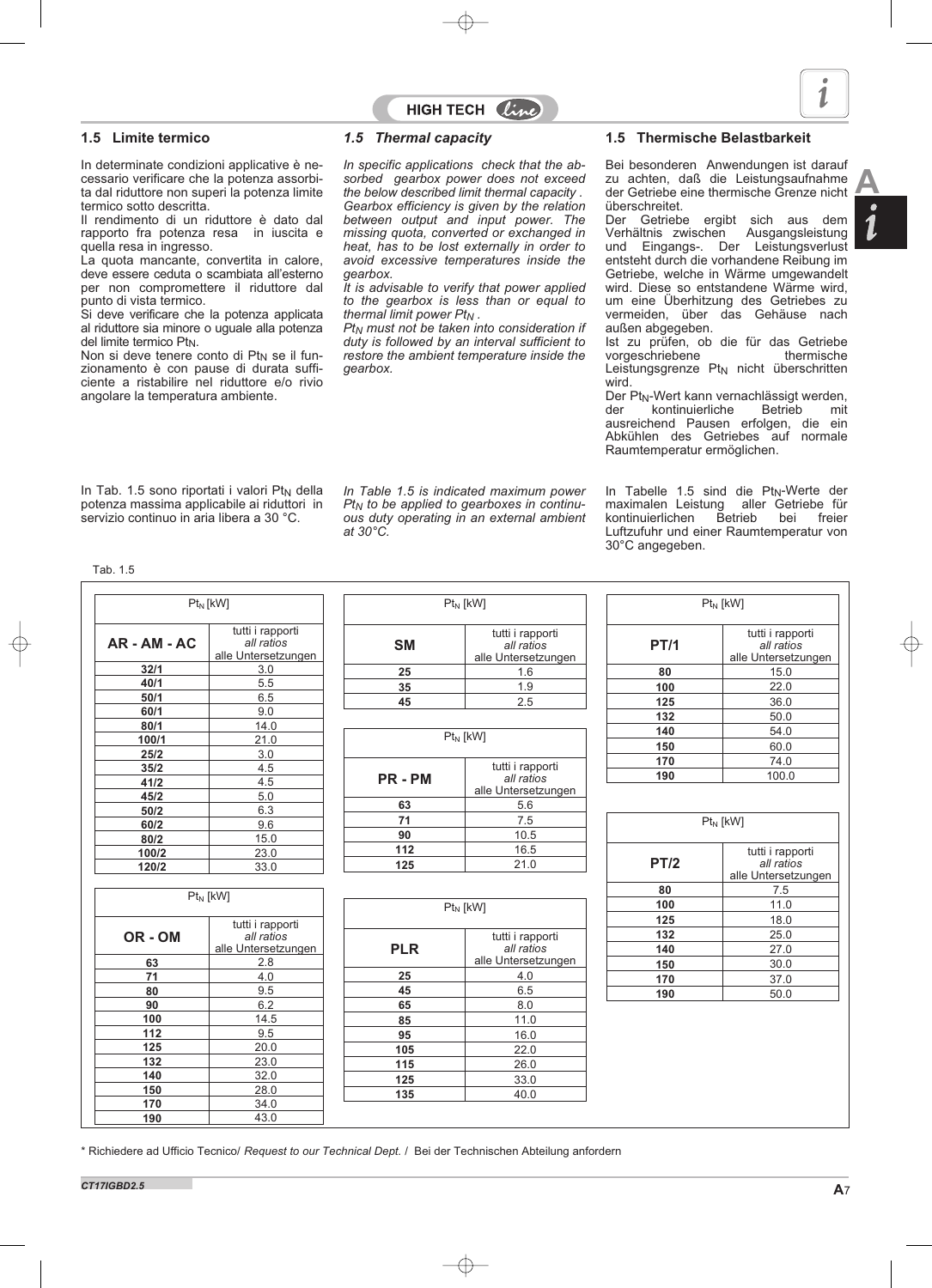



### **1.5 Limite termico 1.5 Thermal capacity 1.5 Thermische Belastbarkeit**

I valori di Pto devono essere corretti tramite i seguenti fattori:

*Pto values must be corrected through the following factors:*

Die Pto-Werte müssen mit folgenden Faktoren korrigiert werden:

Tab. 1.6

|                                                                                                                                                                                          | Potenza limite termico corretta / Corrected limit thermal capacity / Korrigierte thermische Leistungsgrenze                                                                                                                                                   |    |              |              |              |              |            |            |              |              |                                                                     |                                   |                                       |  |  |
|------------------------------------------------------------------------------------------------------------------------------------------------------------------------------------------|---------------------------------------------------------------------------------------------------------------------------------------------------------------------------------------------------------------------------------------------------------------|----|--------------|--------------|--------------|--------------|------------|------------|--------------|--------------|---------------------------------------------------------------------|-----------------------------------|---------------------------------------|--|--|
|                                                                                                                                                                                          | P tc = $Pt_N$ x ft x fa x fu x fl                                                                                                                                                                                                                             |    |              |              |              |              |            |            |              |              |                                                                     |                                   |                                       |  |  |
|                                                                                                                                                                                          | Fattore di temperatura ambiente                                                                                                                                                                                                                               | ta | $10^{\circ}$ | $15^{\circ}$ | $20^{\circ}$ | $25^{\circ}$ | $30^\circ$ | $35^\circ$ | $40^{\circ}$ | $45^{\circ}$ | $50^\circ$                                                          | ta:                               | Temperatura ambiente                  |  |  |
| ft                                                                                                                                                                                       | Ambient temperature factor<br>Raumtemperaturfaktor                                                                                                                                                                                                            | ft | 1.30         | 1.23         | 1.15         | 1.08         |            | 0.92       | 0.84         | 0.76         | 0.68                                                                |                                   | Ambient temperature<br>Raumtemperatur |  |  |
| fa                                                                                                                                                                                       | Fattore di aerazione<br>Riduttore senza ventilazione forzata / Non ventilated gearbox / Nicht belüftetes Getriebe<br>Aeration factor<br>1.4 Riduttore con ventilazione forzata / Gearbox with forced ventilation / Getriebe mit Belüftung<br>Belüftungsfaktor |    |              |              |              |              |            |            |              |              |                                                                     |                                   |                                       |  |  |
|                                                                                                                                                                                          | Fattore di utilizzo                                                                                                                                                                                                                                           | Dt | 10           |              | 30<br>20     |              | 40         | 50<br>60   |              | Dt:          |                                                                     | Minuti di funzionamento in un'ora |                                       |  |  |
| fu                                                                                                                                                                                       | Duty factor<br>Benutzungsfaktor                                                                                                                                                                                                                               | fu | 1.7          | 1.4          | 1.25         |              | 1.15       | 1.08       |              |              | Minutes of operation in one hour<br>Einsatzdauer pro Std. (in Min.) |                                   |                                       |  |  |
| Fattore di lubrificazione<br>Olio minerale / Mineral oil / Mineralöl<br>0.9<br>fl<br>Lubrication factor<br>Olio sintetico / Synthetic oil / Synthetisches Öl<br>1.0<br>Schmierungsfaktor |                                                                                                                                                                                                                                                               |    |              |              |              |              |            |            |              |              |                                                                     |                                   |                                       |  |  |

Per la scelta del motoriduttore, detta  $T_2$ <sup>'</sup> (Nm) la coppia nominale dell'utilizzatore, si calcola la potenza in ingresso al riduttore con la formula:

dove T2' (Nm) rappresenta la coppia nominale richiesta dall'applicazione.

Noti P' e n2 scegliere, utilizzando le tabelle delle prestazioni dei motoriduttori, il motoriduttore per il quale  $P_1 \ge P'$ . Verificare che il fattore di servizio FS' del motoriduttore sia maggiore o uguale di quello dell'applicazione (FS) altrimenti scegliere un motoriduttore della grandezza superiore possibilmente mantenendo invariata la P1. Segue la verifica di carichi radiali, assiali e del limite termico (dove previsto).

#### **1.6 Scelta** *1.6 Selection* **1.6 Wahl**

I*n order to make the appropriate selection of the gear motor, input power has to be calculated according to the following formula:*

$$
P' = (kW) = \frac{T_2' \times n_2}{9550 \times RD}
$$

*where T2' (Nm) represents the nominal torque requested by the application.*

*Once P' and n2 are known, the gear motor must be selected referring the perfor-mance tables where P1 - P'. It is also important to make sure that the service factor FS' of the gear motor is equal or higher than the one of the application (FS) otherwise a bigger size of the gear motor has to be selected keeping P1 unchanged. Then the check of radial, axial loads and the thermal capacity (where applicable) follows.*

Per la scelta del riduttore si parte dalla coppia T2' richiesta dall'utilizzatore e dalla velocità richiesta in uscita n<sub>2</sub> per un dato<br>valore di n<sub>1</sub> (min<sup>-1</sup>). Dalle tabelle delle prestazioni dei riduttori e/o dei rinvii angolari, si adotterà quel riduttore o rinvio angolare per il quale il prodotto T $_2$ ' $_\mathrm{x}$  FS sarà minore o uguale a T<sub>2M</sub>, dove FS è il fattore di servizio dell'applicazione.

Segue la verifica di carichi radiali, assiali e del limite termico (dove previsto).

**Attenzione: si ricorda che i prodotti STM non sono dispositivi di sicurezza.**

In order to select the right gearbox, the torque T*2' required by the user and the output speed n2 for a certain value of n1 (min-1) must be taken into consideration. Given the above values, select the corresponding gearbox referring to the tables of the gearbox performance where T2' x FS is lower or equal to T2M where FS is the application service factor.*

*Then check the axial and radial loads and the thermal capacity (where applicable).*

*Attention: STM products are not safety devices.*

Bei der Wahl des Getriebemotors wird die erforderliche Leistung am Getriebeeingang mit folgender Formel berechnet:

wobei T2' (Nm) das für die Anwendung erforderliche Nenndrehmoment ist.

Nachdem P' und n<sub>2</sub> nun bekannt sind, wählt man (mit Hilfe der Leistungstabellen der Getriebemotoren) den Getriebemotor, bei dem  $P_1 \ge P'$  ist. Hierbei muß sichergestellt sein, daß der Betriebsfaktor FS' des Getriebemotors höher ist als der Anwendungsfaktor (FS), da sonst ein größerer Getriebemotor gewählt werden muß, wobei P<sub>1</sub> nach Möglichkeit gleich bleiben soll. Anschließend sind die Radial-und Axialbelastungen sowie die thermische Grenze (wenn notwendig) zu prüfen.

Bei der Wahl eines Getriebes geht man von folgenden Werten aus, die vom Anwender vorgegeben werden: Drehmoment T2' und Abtriebsdrehzahl n<sub>2</sub> für einen bestimmten<br>Wert von n<sub>1</sub> (min<sup>-1</sup>). Aus den Getriebe-Leistungstabellen wird dann das Getriebe ausgewählt, für das das Produkt T<sub>2</sub> x FS kleiner oder gleich T2M ist, wobei FS der Betriebsfaktor der Anwendung ist.

Danach sind die Radial-und Axialbelastungen sowie die thermische Grenze (wenn notwendig) zu prüfen.

#### **Achtung: STM-Produkte sind nicht für sicherheitstechnische Anwendungen konzipiert.**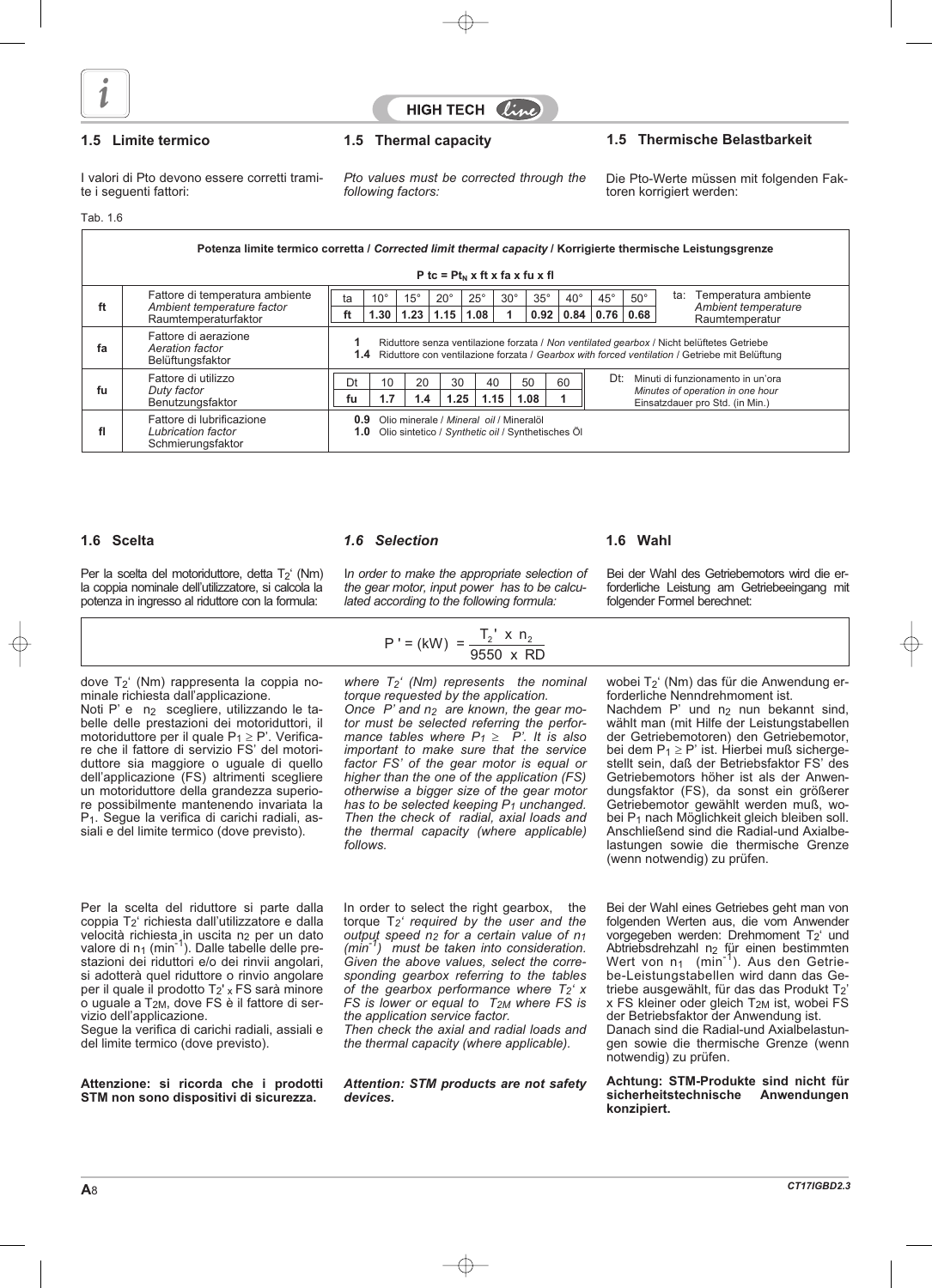### **1.7 Prestazioni riduttori**

- Nelle tabelle delle prestazioni dei riduttori sono riportati i seguenti fattori:<br>ir apporto di riduzione
- ir rapporto di riduzione<br>n<sub>1</sub> velocità di rotazione
- velocità di rotazione dell'albero in entrata (min<sup>-1</sup>)
- $n_2$  velocità di rotazione in uscita (min<sup>-1</sup>)<br>T<sub>2M</sub> coppia massima ottenibile con
- coppia massima ottenibile con  $FS = 1$  (Nm)
- 
- RD% rendimento dinamico
- P potenza nominale in entrata (kW)<br>IEC Motori accoppiabili Motori accoppiabili

### *1.7 Gearboxes performances*

*In the performance tables the following factors are listed:*

HIGH TECH  $\ell i$ 

- *ir Reduction ratio*
- *n1 Input speed (min*-1)
- 
- *n2 Output speed (min*-1) *Maximum torque obtainable with FS = 1 (Nm)*
- *RD% Dynamic efficiency*
- *P Nominal input power (kW) Motor options*

### **1.7 Leistungen der Getriebe**

- In den Leistungstabellen sind folgende Faktoren angegeben:<br>ir Untersetzungsv **A**
- Untersetzungsverhältnis
- n<sub>1</sub> Drehzahl der Antriebswelle (min<sup>-1</sup>
- n<sub>2</sub> Drehzahl der Abtriebswelle (min<sup>-1</sup>)<br>T<sub>2M</sub> Maximales Drehmoment bei
- Maximales Drehmoment bei  $FS = 1$  (Nm)
- 
- RD% Dynamischer Wirkungsgrad
- P Nennleistungen (kW)<br>IEC Kompatible Motoren Kompatible Motoren

Esempio / *Example /* Beispiel

| Tipo |  |
|------|--|
| pe   |  |
|      |  |
|      |  |
|      |  |
|      |  |

**AM 25/2 1.4 1.4 1.4 1.4 1.4 1.4 1.4 1.4 1.4 1.4 1.4 1.4 1.4 1.4 1.4 1.4** 

|     |                |           | $n_1$ = 2800 min |                 | $n_1$ = 1400 min <sup>-1</sup> |           |      |                 | $n_1$ = 900 min |                            |      |           | $n_1 = 500$ min   |           |      |                 |              |
|-----|----------------|-----------|------------------|-----------------|--------------------------------|-----------|------|-----------------|-----------------|----------------------------|------|-----------|-------------------|-----------|------|-----------------|--------------|
| ir  | n <sub>2</sub> | $r_{2M}$  | P                | <b>RD</b>       | n <sub>2</sub>                 | l 2M      | Þ    | <b>RD</b>       | n <sub>2</sub>  | $\mathsf{T}_{\mathsf{2M}}$ | P    | <b>RD</b> | n <sub>2</sub>    | 12M       | D    | <b>RD</b>       | <b>IEC</b>   |
|     | $min^{-1}$     | <b>Nm</b> | kW               | $\overline{\%}$ | $min^{-1}$                     | <b>Nm</b> | kW   | $\overline{\%}$ | $min^{-1}$      | N <sub>m</sub>             | kW   | $\%$      | min <sup>-1</sup> | <b>Nm</b> | kW   | $\overline{\%}$ |              |
| 3.4 | 819            | 12        | 1.10             | 95              | 409                            | 12        | 0.55 | 95              | 263             | 13                         | 0.38 | 95        | 146               | 16        | 0.26 | 95              | 56           |
| 3.9 | 716            | 12.2      | 0.96             | 95              | 358                            | 12.2      | 0.48 | 95              | 230             | 13                         | 0.33 | 95        | 128               | 16        | 0.23 | 95              | $(B5 - B14)$ |
| 4.8 | 579            | 12.2      | 0.78             | 95              | 289                            | 12.2      | 0.39 | 95              | 186             | 13                         | 0.27 | 95        | 103               | 16        | 0.18 | 95              | 63           |
| 5.6 | 498            | 12.2      | 0.67             | 95              | 249                            | 12.2      | 0.33 | 95              | 160             | 13                         | 0.23 | 95        | 89                | 16        | 0.16 | 95              | $(B5 - B14)$ |
| 7.2 | 389            | 12.2      | 0.52             | 95              | 194                            | 12.2      | 0.26 | 95              | 125             | 13                         | 0.18 | 95        | 69                | 16        | 0.12 | 95              |              |

### **1.8 Prestazioni motoriduttori**

Nelle Tabelle delle prestazioni dei motoriduttori sono riportati i seguenti fattori:

- ir rapporto di riduzione<br> $P_1$  potenza del motore t
- $P_1$  potenza del motore trifase (kW)<br>  $T_2$  coppia erogata dal motoriduttore coppia erogata dal motoriduttore ottenuta tenendo conto del rendimento RD (Nm)
- n1 velocità di rotazione dell'albero in entrata (min $^{-1}$ )
- $n_2$  velocità di rotazione in uscita (min<sup>-1</sup>)<br>FS' fattore di servizio del motoriduttore fattore di servizio del motoriduttore

### *1.8 Performances of gear motors*

*In tables of gearmotors performances the following factors are listed:*

- *ir reduction ratio*
- *P1 power of threephase motor (kW) T2 output torque (Nm) of motorized gearbox taking the efficiency RD into consideration*
- *n1 Input speed (min*-1)
- *n2 output speed (min*-1)
- service factor of gearmotors

**1.8 Leistungen der Getriebemotoren**

In den Leistungstabellen sind folgende Faktoren aufgeführt:

- ir Untersetzungsverhältnis<br>P<sub>1</sub> Leistung des Drehstromm
- P<sub>1</sub> Leistung des Drehstrommotors (kW)<br>T<sub>2</sub> Drehmoment am Getriebeausgang, Drehmoment am Getriebeausgang,
- unter Berücksichtigung des Wirkungsgrades RD (Nm)
- $n_1$  Drehzahl der Antriebswelle (min<sup>-1</sup>)
- $n_2$  Drehzahl der Abtriebswelle (min<sup>-1</sup>)<br>FS' Betriebsfaktor des Getriebemotors Betriebsfaktor des Getriebemotors

Esempio motovariatore / *Example motovariator /* Beispiel verstellgetriebemotoren

 $P_1$ Nm **AC 0.09 kW**  $n_1 = 2740$  min<sup>-1</sup><br> $n_1 = 1360$  min<sup>-1</sup> 56A 2 56B 4 63B 6 571 4.8 1.4 8.5 **25/2** 56A 2

Peso *Weight* **Mass** 

**FS' AM**  $n_2$ <sub>min</sub>  $\begin{array}{c|c} n_2 \\ \hline \end{array}$  **ir T2**<br>min<sup>-1</sup> **i** Nm ·IÉT Tipo/*Type/*Typ 806 3.4 1.0 11.8 **25/2** 56A 2 703 3.9 1.2 10.5 **25/2** 56A 2

Esempio motoriduttore / *Example gearmotor /* Beispiel Getriebemotors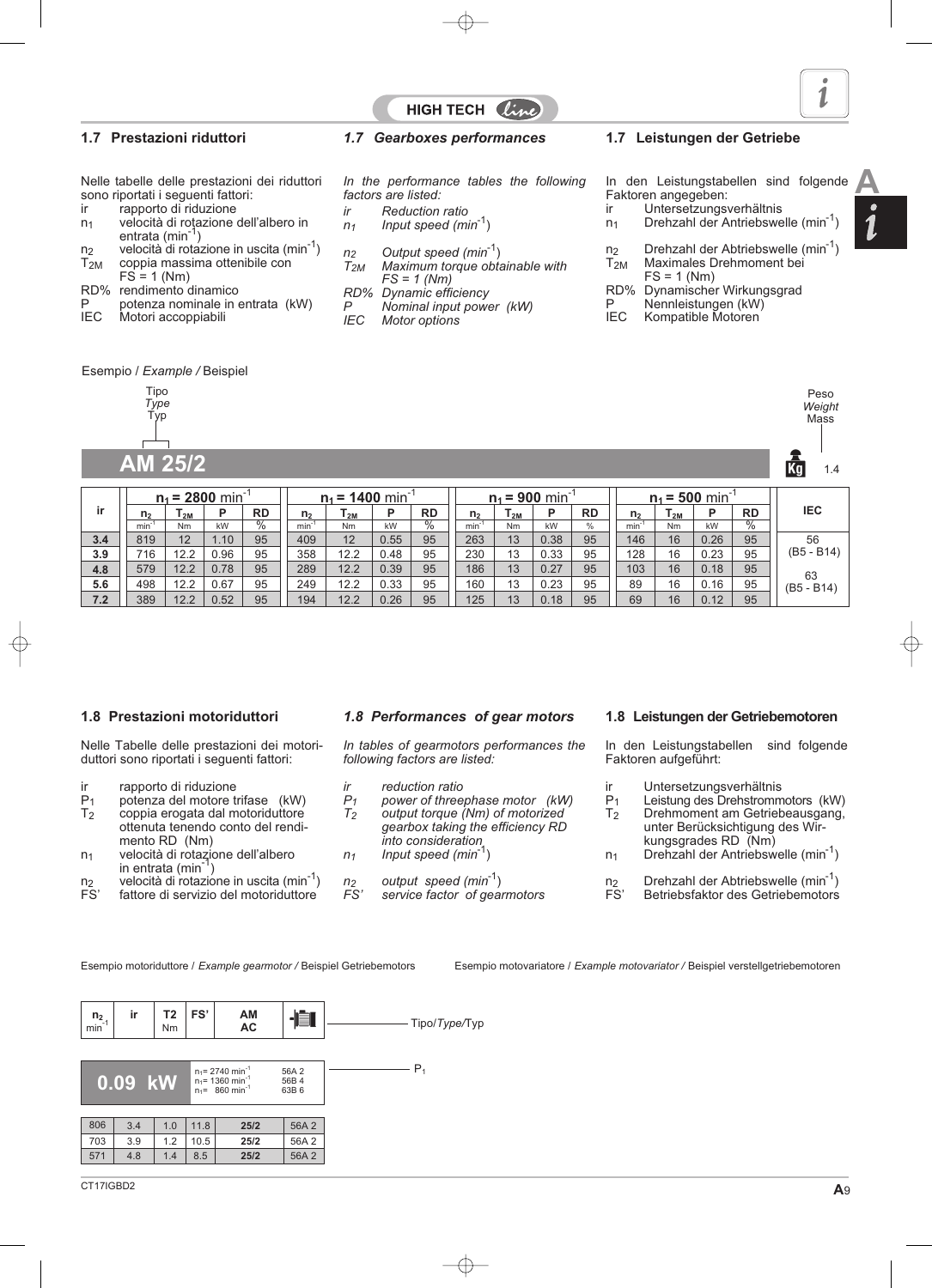



#### **1.9 Verifiche**

1) Geometria - Dimensioni Compatibilità dimensionale con ingombri disponibili (es diametro del tamburo) e delle estremità d'albero con giunti,dischi o pulegge.

2) Numero massimo giri in entrata n**1 max** Rappresenta il valore massimo accettabile per ogni grandezza di riduttore vedere paragrafo 1.2.

3) Carichi Radiali e assiali *Per il calcolo dei carichi radiale ed assiali applicati al riduttore si rimanda al paragrafo specifico all'interno della Sezione di prodotto.*

4) Verifica Posizione di montaggio

5) Lubrificazione Verificare che la quantità di olio sia conforme alla: - taglia ; - versione;

6) Potenza termica del riduttore: Vedere paragrafo 1.5.

7) Condizioni di impiego:  $7.1 - ta > 0$  °C: vedere i punti 1.4; 7.2 - ta < -10 °C: contattare il nostro servizio tecnico-commerciale.

8) Coppia di slittamento del calettatore

E' necessario che sia soddisfatta la seguente relazione:

*1.9 Verification*

*1) Geometry - Dimensions Ensure that dimensions are compatible with space constraints (for instance, drum diameter) and shaft ends are compatible with any couplings, discs or pulleys to be used.*

*2) Input max rpm* **n1 max** *It's the max acceptable value for each gearbox size look at 1.2.*

*3) Axial and overhung loads Please refer to the paragraph about radial and axial load calculation applied to the gearbox in the Product Section*

*4) Check mounting position 5) Lubrication Verify if the oil quantity is corresponding to:*

*6)Gearbox thermal power: Look at 1.5.*

*-size -version*

*7) Using conditions: 7.1 - ta > 0 °C: look at points 1.4; 7.2 - ta < -10 °C: contact our techical sales dept.*

*8)Shrink disk slipping torque (FU output version).*

*The following formula must be satisfied:*

**1.9 Überprüfungen**

1) Geometrie-Abmessungen Kompatibilität der Abmessungen mit verfügbaren Maßen (z.B. Trommeldurchmesser) und der Wellenenden mit den Kupplungen, Scheiben oder Riemenscheiben.

3) Maximale Antriebsdrehzahl in n**1 max** Das ist der maximal zulässige Wert der Getriebegröße siehe Abschnitt 1.2.

3) Radiale und Axiale Belastung Bezüglich der Berechung der radialen und axialen, am Getriebe applizierten Belastungskräfte verweisen wir auf den spezifischen Paragraph im Produktabschnitt.

4) Prüfen der Einbaulage

5) Schmierung Überprüfen sie Ölmenge in Verbindung mit

- Getriebegröße

- Type

6) Thermische Belastung des Getriebes Siehe Abschnitt 1.5.

7) Anwendungsbedingungen:  $7.1$  - ta > 0 °C: siehe Punkt 1.4; 7.2 - ta < -10 °C: bitte kontaktieren sie unsere technische Verkaufsabteilung.

8)Schrumpfscheiben-Schlupfmoment (FU-Abtriebs-Version)

Folgende Bedingung muss erfüllt sein:

 $T_{FU}$  >  $T_{2max}$ 

T2max - Coppia Uscita Sovraccarico Applicazione

T**FU** - Coppia di slittamento calettatore

Il valore è indicato nelle schede tecniche di prodotto.

*TFU - Shrink disc slipping torque. The value can be found on the product technical sheets.*

T**FU** - Schrumpfscheiben-Schlupfmoment Diesen Wert finden sie in den technischen Produkt-Datenblättern.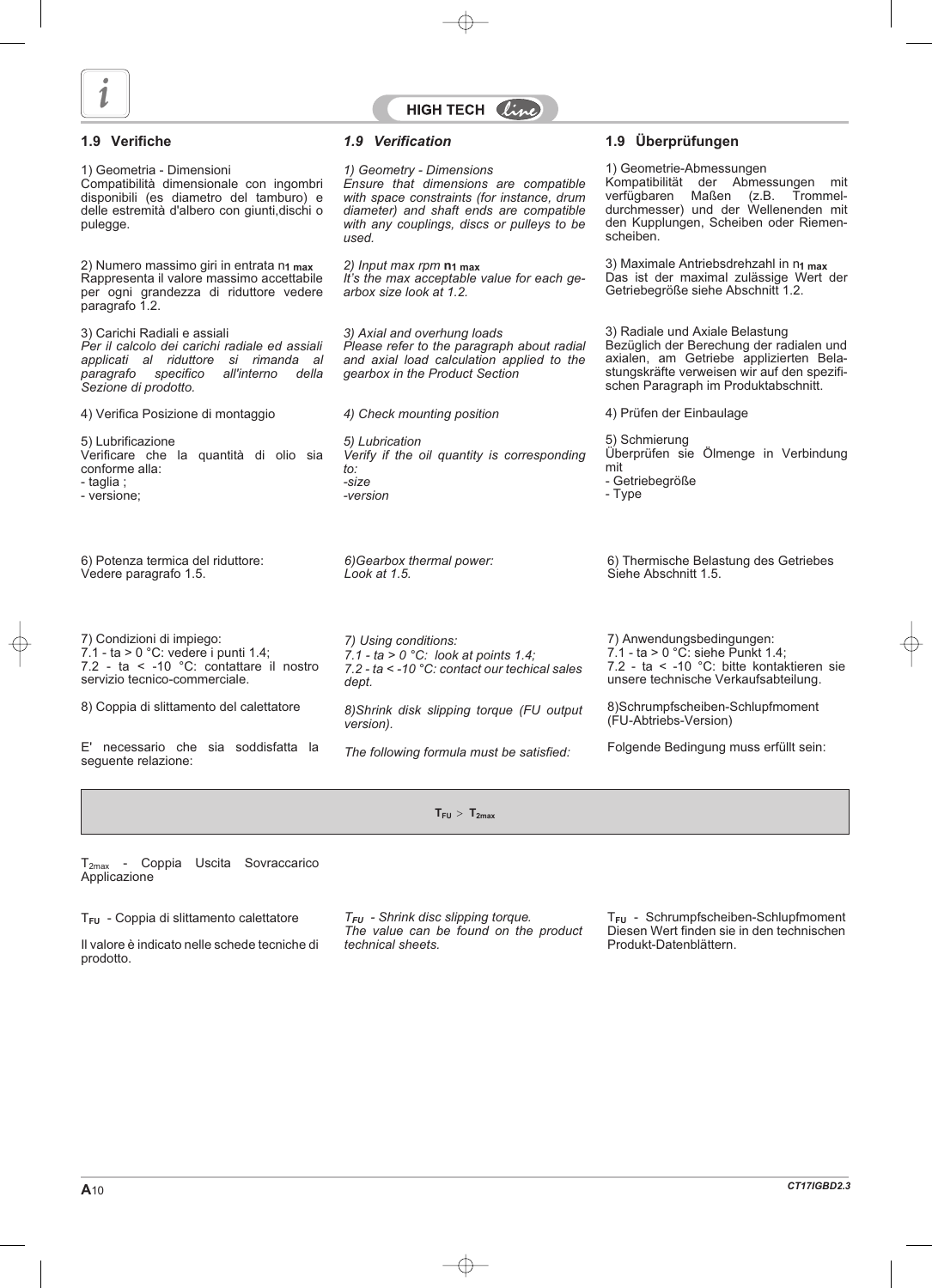# HIGH TECH Cine

# **1.9 Verifiche 1.9 Verification 1.9 Überprüfungen**

|                                 |                                                                             |                   |     |     | 80  | 90   | 100                                                                           |       | 125   |
|---------------------------------|-----------------------------------------------------------------------------|-------------------|-----|-----|-----|------|-------------------------------------------------------------------------------|-------|-------|
| $\mathbf{0}^\circ$              | Coppia serraggio / Tightening torque / Anzugsmoment<br>Ms [Nm]              | DIN 931 10.9      | 12  | 12  | 12  | 12   | 12                                                                            | 12    | 12    |
|                                 |                                                                             | DIN 931 12.9      |     | -   |     | -    |                                                                               |       |       |
| $\overline{a}$ $\overline{c}$   | Viti di serraggio Retaining screws Anzugsschrauben                          | $N^{\circ}$ x $M$ |     |     |     |      | $5 \times M6$   7 $\times$ M6   7 $\times$ M6   8 $\times$ M6   8 $\times$ M6 | 10xM6 | 10xM6 |
| $\overline{O}$ , $\overline{O}$ | Coppia Slittamento Slipping torques Rutsch- momente<br>T <sub>FU</sub> [Nm] |                   | 570 | 780 | 780 | 1160 | 1520                                                                          | 2200  | 2500  |

|                        |                                                                          |                   |                      | 132                   |                          | 150                   |                       | 170                      | 190                    |
|------------------------|--------------------------------------------------------------------------|-------------------|----------------------|-----------------------|--------------------------|-----------------------|-----------------------|--------------------------|------------------------|
| $\overline{\bigoplus}$ | Coppia serraggio / Tightening torque / Anzugsmoment                      | DIN 931 10.9      |                      |                       | $\overline{\phantom{0}}$ |                       |                       | $\overline{\phantom{a}}$ |                        |
|                        | Ms [Nm]                                                                  | DIN 931 12.9      | 35                   | 35                    | 35                       | 35                    | 35                    | 71                       | 71                     |
| $\alpha$ $\alpha$      | Viti di serraggio Retaining screws Anzugsschrauben                       | $N^{\circ}$ x $M$ | 7x<br>M <sub>8</sub> | 10x<br>M <sub>8</sub> | 10x<br>M <sub>8</sub>    | 10x<br>M <sub>8</sub> | 12x<br>M <sub>8</sub> | 12x<br>M <sub>10</sub>   | 12x<br>M <sub>10</sub> |
| $\overline{O}$         | Coppia Slittamento Slipping torques Rutsch- momente<br>$T_{\sf FU}$ [Nm] |                   | ø 60<br>4600         | ø 70<br>8300          | 8300                     | ø 70<br>8300          | ø 80<br>12000         | 20200                    | 23000                  |

|      |                                                                             |                   | 25            | 35            | 45            |
|------|-----------------------------------------------------------------------------|-------------------|---------------|---------------|---------------|
| تنها | Coppia serraggio / Tightening torque / Anzugsmoment                         | DIN 931 10.9      |               |               |               |
|      | Ms [Nm]                                                                     | DIN 931 12.9      |               |               |               |
|      | Viti di serraggio Retaining screws Anzugsschrauben                          | $N^{\circ}$ x $M$ | $6 \times M5$ | $7 \times M5$ | $7 \times M6$ |
|      | Coppia Slittamento Slipping torques Rutsch- momente<br>T <sub>FU</sub> [Nm] |                   | 170           | 340           | 780           |

|  |                                                                             |                   | 63            |        | 90            | 112   | 125            |
|--|-----------------------------------------------------------------------------|-------------------|---------------|--------|---------------|-------|----------------|
|  | Coppia serraggio / Tightening torque / Anzugsmoment                         | DIN 931 10.9      | 12            | 12     | 12            | 12    | 12             |
|  | Ms [Nm]                                                                     | DIN 931 12.9      |               |        |               |       |                |
|  | Viti di serraggio Retaining screws Anzugsschrauben                          | $N^{\circ}$ x $M$ | $5 \times M6$ | 7 x M6 | $8 \times M6$ | 10xM6 | $10 \times M6$ |
|  | Coppia Slittamento Slipping torques Rutsch- momente<br>T <sub>FU</sub> [Nm] |                   | 570           | 780    | 1160          | 2200  | 2500           |

|                         |                                                                             |                   | 25            | 45            | 65   | 85            | 95             |
|-------------------------|-----------------------------------------------------------------------------|-------------------|---------------|---------------|------|---------------|----------------|
|                         | Coppia serraggio / Tightening torque / Anzugsmoment                         | DIN 931 10.9      |               | 12            | 12   | 12            | 12             |
| $\bullet$ <sup>10</sup> | Ms [Nm]                                                                     | DIN 931 12.9      |               |               |      |               |                |
|                         | Viti di serraggio Retaining screws Anzugsschrauben                          | $N^{\circ}$ x $M$ | $6 \times M5$ | $5 \times M6$ | x M6 | $8 \times M6$ | $10 \times M6$ |
|                         | Coppia Slittamento Slipping torques Rutsch- momente<br>T <sub>FU</sub> [Nm] |                   | 210           | 570           | 780  | 1520          | 2500           |

|  |                                                                                    |                   |               | 105            |                | 115            |                 | 135             |
|--|------------------------------------------------------------------------------------|-------------------|---------------|----------------|----------------|----------------|-----------------|-----------------|
|  | Coppia serraggio / Tightening torque / Anzugsmoment                                | DIN 931 10.9      |               |                |                |                |                 |                 |
|  | Ms [Nm]                                                                            | DIN 931 12.9      | 35            | 35             | 35             | 35             |                 |                 |
|  | Viti di serraggio Retaining screws Anzugsschrauben                                 | $N^{\circ}$ x $M$ | $7 \times M8$ | $10 \times M8$ | $10 \times M8$ | $12 \times M8$ | $12 \times M10$ | $12 \times M10$ |
|  | Coppia Slittamento Slipping torques Rutsch- momente<br>$\mathsf{\Gamma_{FU}}$ [Nm] |                   | ø 60<br>4600  | ø 70<br>8300   | ø 70<br>8300   | ø 80<br>12000  | 20200           | 23000           |

|                                                |                                                                          | 80                 | 100           | 125           |       |
|------------------------------------------------|--------------------------------------------------------------------------|--------------------|---------------|---------------|-------|
| $\begin{bmatrix} 1 & 1 \\ 1 & 1 \end{bmatrix}$ | Coppia serraggio / Tightening torque / Anzugsmoment<br>Ms [Nm]           | DIN 931 10.9       |               | 12            | 12    |
|                                                |                                                                          | DIN 931 12.9       |               |               |       |
|                                                | Viti di serraggio Retaining screws Anzugsschrauben                       | $N^\circ \times M$ | $7 \times M6$ | $8 \times M6$ | 10xM6 |
|                                                | Coppia Slittamento Slipping torques Rutsch- momente<br>$T_{\sf FU}$ [Nm] |                    | 780           | 1520          | 2500  |

|                       | DT                                                                       |                   |                      | 132          |                       | 150                   |                       | 170                      | 190        |
|-----------------------|--------------------------------------------------------------------------|-------------------|----------------------|--------------|-----------------------|-----------------------|-----------------------|--------------------------|------------|
| 21G<br>$C_{\text{c}}$ | Coppia serraggio / Tightening torque / Anzugsmoment                      | DIN 931 10.9      |                      |              |                       |                       | -                     | $\overline{\phantom{a}}$ | ۰          |
|                       | Ms [Nm]                                                                  | DIN 931 12.9      | 35                   | 35           | 35                    | 35                    | 35                    | 71                       | 71         |
|                       | Viti di serraggio Retaining screws Anzugsschrauben                       | $N^{\circ}$ x $M$ | 'X<br>M <sub>8</sub> | 10x<br>M8    | 10x<br>M <sub>8</sub> | 10x<br>M <sub>8</sub> | 12x<br>M <sub>8</sub> | 12x<br>M10               | 12x<br>M10 |
|                       | Coppia Slittamento Slipping torques Rutsch- momente<br>$T_{\sf FU}$ [Nm] |                   | ø 60<br>4600         | ø 70<br>8300 | 8300                  | ø 70<br>8300          | ø 80<br>12000         | 20200                    | 23000      |

À 1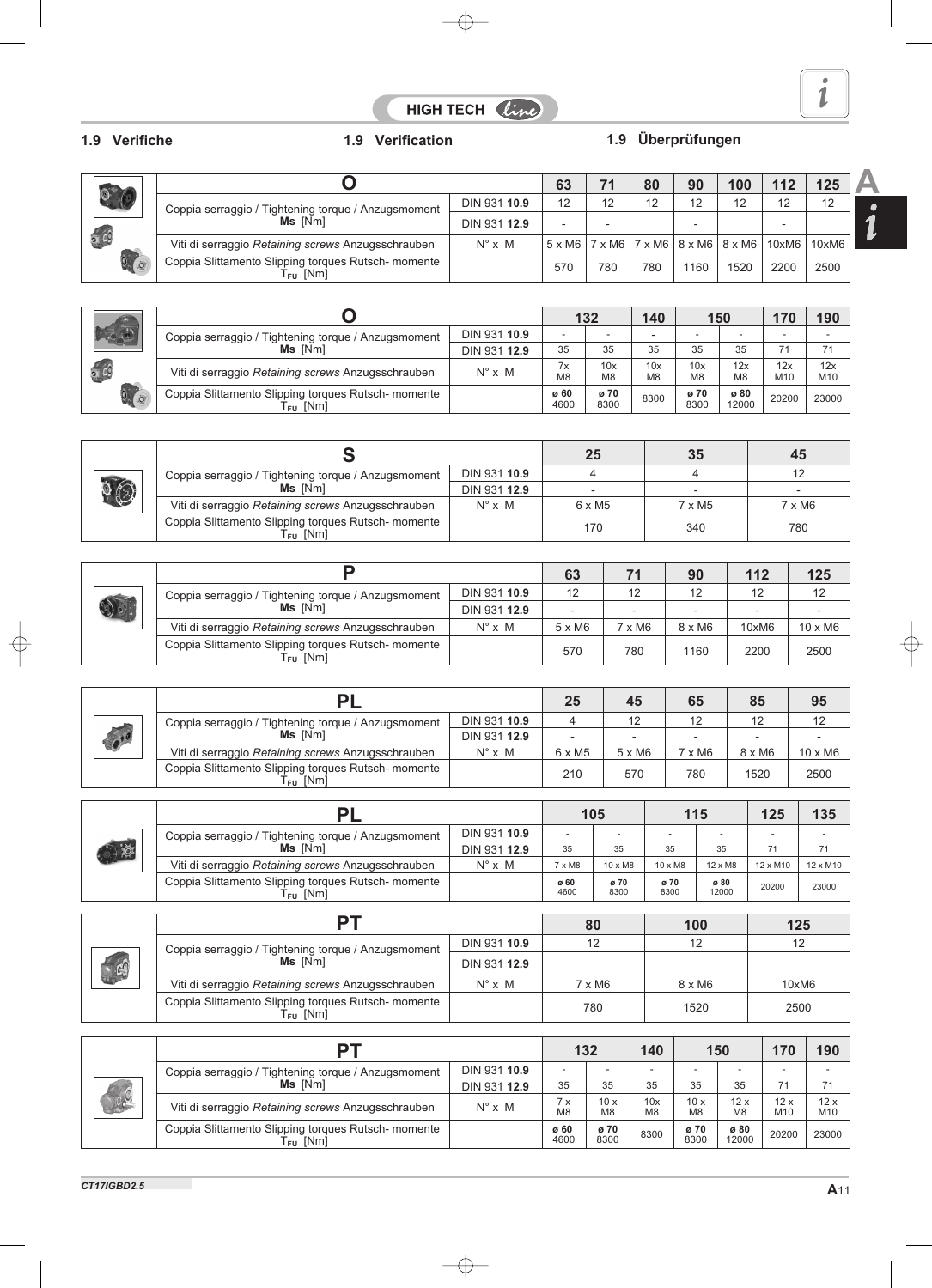



# **1.9 Verifiche 1.9 Verification 1.9 Überprüfungen**

| <b>PT/1</b> | 1a  |
|-------------|-----|
| 80          | 75  |
| 100         | 201 |
| 125         | 378 |
| 140         | 550 |

| 9) Coppie antiretro |     |             |      | 9) Back-stop device torque | 9) Rücklauf-Drehmomente |      |  |
|---------------------|-----|-------------|------|----------------------------|-------------------------|------|--|
| <b>PT/1</b>         | 1a  | <b>PT/2</b> | ∎ 1a |                            | IR                      | l 1a |  |
| 80                  | 75  | 80          | 48   | $63 - 71$                  | Tutti                   | 10   |  |
| 100                 | 201 | 100         | 75   | 90                         | Tutti                   | 33   |  |
| 125                 | 378 | 125         | 201  | 112                        | Tutti                   | 80   |  |

125 201<br>140 378 140 378<br>132 463 132 463<br>150 1079  $\frac{150}{170}$   $\frac{107}{x}$ **170** \*

> 5.2 26.1 7.1 26.1 10.0 26.1 11.9 26.1 14.6 26.1 16.7 26.1 21.2 18.0<br>24.2 18.0  $\frac{18.0}{18.0}$ 31.0 18.0<br>39.8 10.9 39.8 10.9<br>51.0 10.9 51.0 10.9<br>57.0 7.6<br>73.2 7.6 57.0 7.6 73.2 7.6

**190** \*

| Ρ         | IR.   | $T_{1a}$ |
|-----------|-------|----------|
| $63 - 71$ | Tutti | 10       |
| 90        | Tutti | 33       |
| 112       | Tutti | 80       |
|           | 5,4   | 252      |
|           | 6,5   | 252      |
|           | 8,2   | 167      |
|           | 9,9   | 167      |
|           | 12,5  | 110      |
|           | 15,1  | 110      |
| 125       | 19,9  | 83       |
|           | 25,1  | 55       |
|           | 30,2  | 55       |
|           | 38,2  | 43       |
|           | 44,3  | 43       |
|           | 53,1  | 47       |
|           | 57,5  | 43       |

| O        | IR    | 1a | O | IR           | 1a           |
|----------|-------|----|---|--------------|--------------|
| 63<br>71 | Tutti | 10 |   | 5.2<br>7.1   | 26.1<br>26.1 |
| 90       | Tutti | 33 |   | 10.0         | 26.1<br>26.1 |
| 112      | Tutti | 80 |   | 11.9<br>14.6 | 26.1         |

**80**

|  | С   | IR.  | $T_{1a}$ |
|--|-----|------|----------|
|  |     | 5.2  | 70.0     |
|  |     | 7.4  | 70.0     |
|  |     | 10.0 | 70.0     |
|  |     | 12.2 | 70.0     |
|  |     | 14.6 | 70.0     |
|  |     | 17.0 | 70.0     |
|  | 100 | 21.2 | 48.3     |
|  |     | 24.6 | 48.3     |
|  |     | 31.0 | 48.3     |
|  |     | 40.5 | 29.4     |
|  |     | 51.0 | 29.4     |
|  |     | 58.0 | 20.5     |
|  |     | 73.2 | 20.5     |

|     | IR   | $T_{1a}$ |
|-----|------|----------|
|     | 5.2  | 131.5    |
|     | 7.4  | 131.5    |
|     | 10.2 | 131.5    |
|     | 12.2 | 131.5    |
|     | 14.6 | 131.5    |
|     | 17.0 | 131.5    |
| 125 | 21.2 | 90.7     |
|     | 24.6 | 90.7     |
|     | 31.9 | 90.7     |
|     | 40.5 | 55.1     |
|     | 52.6 | 55.1     |
|     | 58.0 | 38.4     |
|     | 75.4 | 38.4     |

|     | IR   | $T_{1a}$ |
|-----|------|----------|
|     | 5.2  | 217.8    |
|     | 7.6  | 217.8    |
|     | 10.3 | 217.8    |
|     | 12.3 | 217.8    |
|     | 14.9 | 217.8    |
| 140 | 20.2 | 132.2    |
|     | 24.6 | 132.2    |
|     | 33.4 | 80.0     |
|     | 40.7 | 80.0     |
|     | 51.3 | 80.0     |
|     | 57.4 | 56.7     |
|     | 72.3 | 56.7     |

| O   | IR.   | $\mathsf{T}_{\mathsf{1a}}$ | O   | IR.   | $\mathsf{T}_{\mathsf{1a}}$ | O   | IR    | $\mathsf{T}_{\mathsf{1a}}$ | O   | IR.   | ${\mathsf T}_{\mathsf 1{\mathsf a}}$ |
|-----|-------|----------------------------|-----|-------|----------------------------|-----|-------|----------------------------|-----|-------|--------------------------------------|
|     | 16.0  | 161.0                      |     | 15.7  | 375.3                      |     | 15.5  | 426.5                      |     | 15.5  | 481.8                                |
|     | 17.9  | 161.0                      |     | 18.6  | 375.3                      |     | 17.5  | 426.5                      |     | 17.5  | 481.8                                |
|     | 20.3  | 161.0                      |     | 21.6  | 375.3                      |     | 18.6  | 426.5                      |     | 18.6  | 481.8                                |
|     | 21.7  | 161.0                      |     | 22.9  | 375.3                      |     | 23.7  | 426.5                      |     | 23.7  | 481.8                                |
|     | 24.3  | 161.0                      |     | 25.9  | 375.3                      |     | 25.2  | 426.5                      |     | 25.2  | 481.8                                |
|     | 27.5  | 161.0                      |     | 30.3  | 375.3                      |     | 28.8  | 426.5                      |     | 28.8  | 481.8                                |
|     | 31.2  | 161.0                      |     | 34.5  | 375.3                      |     | 30.9  | 426.5                      |     | 30.9  | 481.8                                |
|     | 36.3  | 161.0                      |     | 36.9  | 375.3                      |     | 35.7  | 426.5                      |     | 35.7  | 481.8                                |
|     | 41.7  | 161.0                      |     | 42.6  | 375.3                      |     | 41.8  | 426.5                      |     | 41.8  | 481.8                                |
|     | 44.9  | 161.0                      |     | 46.0  | 375.3                      |     | 45.6  | 426.5                      |     | 45.6  | 481.8                                |
|     | 52.6  | 161.0                      |     | 54.3  | 375.3                      |     | 49.8  | 426.5                      |     | 49.8  | 481.8                                |
| 132 | 57.3  | 161.0                      | 150 | 59.4  | 375.3                      |     | 54.3  | 426.5                      |     | 54.3  | 481.8                                |
|     | 65.1  | 111.1                      |     | 66.7  | 258.9                      | 170 | 64.0  | 258.9                      | 190 | 64.0  | 292.5                                |
|     | 76.3  | 111.1                      |     | 78.7  | 258.9                      |     | 68.9  | 258.9                      |     | 68.9  | 292.5                                |
|     | 83.0  | 111.1                      |     | 86.0  | 258.9                      |     | 75.0  | 258.9                      |     | 75.0  | 292.5                                |
|     | 90.8  | 111.1                      |     | 94.6  | 258.9                      |     | 81.7  | 258.9                      |     | 81.7  | 292.5                                |
|     | 99.4  | 111.1                      |     | 101.7 | 157.3                      |     | 89.4  | 258.9                      |     | 89.4  | 292.5                                |
|     | 109.4 | 111.1                      |     | 109.8 | 157.3                      |     | 98.4  | 258.9                      |     | 97.9  | 292.5                                |
|     | 125.5 | 67.5                       |     | 129.5 | 157.3                      |     | 113.9 | 156.6                      |     | 113.9 | 176.9                                |
|     | 136.7 | 67.5                       |     | 141.6 | 157.3                      |     | 124.1 | 156.6                      |     | 124.1 | 176.9                                |
|     | 149.5 | 67.5                       |     | 155.7 | 157.3                      |     | 135.8 | 156.6                      |     | 135.8 | 176.9                                |
|     | 164.6 | 67.5                       |     | 185.5 | 157.3                      |     | 149.4 | 156.6                      |     | 147.8 | 176.9                                |
|     | 180.0 | 67.5                       |     | 204.2 | 157.3                      |     | 162.7 | 156.6                      |     | 162.7 | 176.9                                |
|     |       |                            |     |       |                            |     | 178.1 | 156.6                      |     | 178.1 | 176.9                                |
|     |       |                            |     |       |                            |     | 196.0 | 156.6                      |     | 196.0 | 176.9                                |

\* Richiedere ad Ufficio Tecnico/ *Request to our Technical Dept.* / Bei der Technischen Abteilung anfordern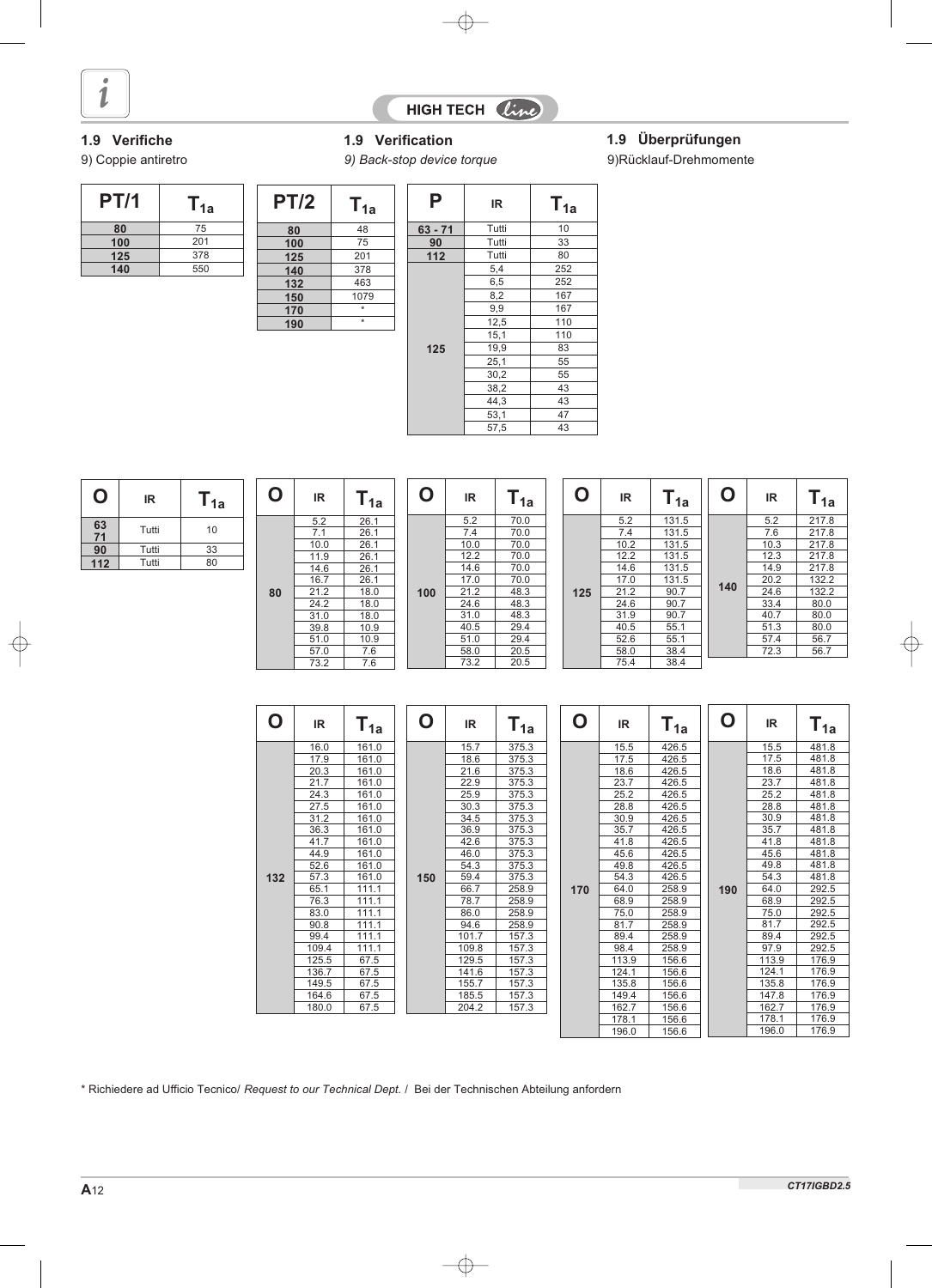

**A**

# *T1a = Grenzantriebsmoment der*

*Rücklaufsperre - [Nm]***.**

*The following ratio must be met: Folgendes Verhältnis muss gegeben sein*

10) Verifica peso motore elettrico:

Qualora la grandezza del motore elettrico installato sia maggiore della IEC 180 (peso 165 Kg) e qualora la posizione di montaggio del riduttore sia tale da porre il motore nelle posizioni 1-2-3 è necessario contattare il nostro servizio tecnico per verificare se l'installazione è idonea, considerando il peso del motore installato e il fattore di servizio dell'applicazione.

*P*KG - *Electric motor weight*

*of the installation.*

RD= Dynamischer Getriebewirkungsgrad ir= Untersetzungsverhältnis

10)Überprüfung des Elektromotorgewichtes :

Wenn der elektrische Antriebsmotor größer als IEC 180 (ca. 165 kg Gewicht) und in Position 1 bis 3 montiert ist, kontaktieren sie bitte unsere technische Verkaufsabteilung wegen Überprüfung von Gewicht und Servicefaktor.



P





dispositivo antiretro - [Nm]**.**.

seguente relazione:

**1.9 Verifiche 1.9 Verification 1.9 Überprüfungen**

*device - [Nm]***.**



*T1a = income limit torque for back-stop*

HIGH TECH Li

*10) Verify of the electric motor weight:*

*If the input electric motor is bigger than IEC 180 (weight 165 Kg) and the mounting position is 1-2-3, it will be necessary to contact our technical sales department to check the electric motor weight and the service factor*

 $T_{2r}$  = Coppia uscita moto retrogado; RD= Rendimento dinamico riduttore; ir=rapporto riduzione

 $T_{1a}$  = Coppia limite in ingresso del

E' necessario che sia soddisfatta la

 $P_{KG}$  - peso motore elettrico



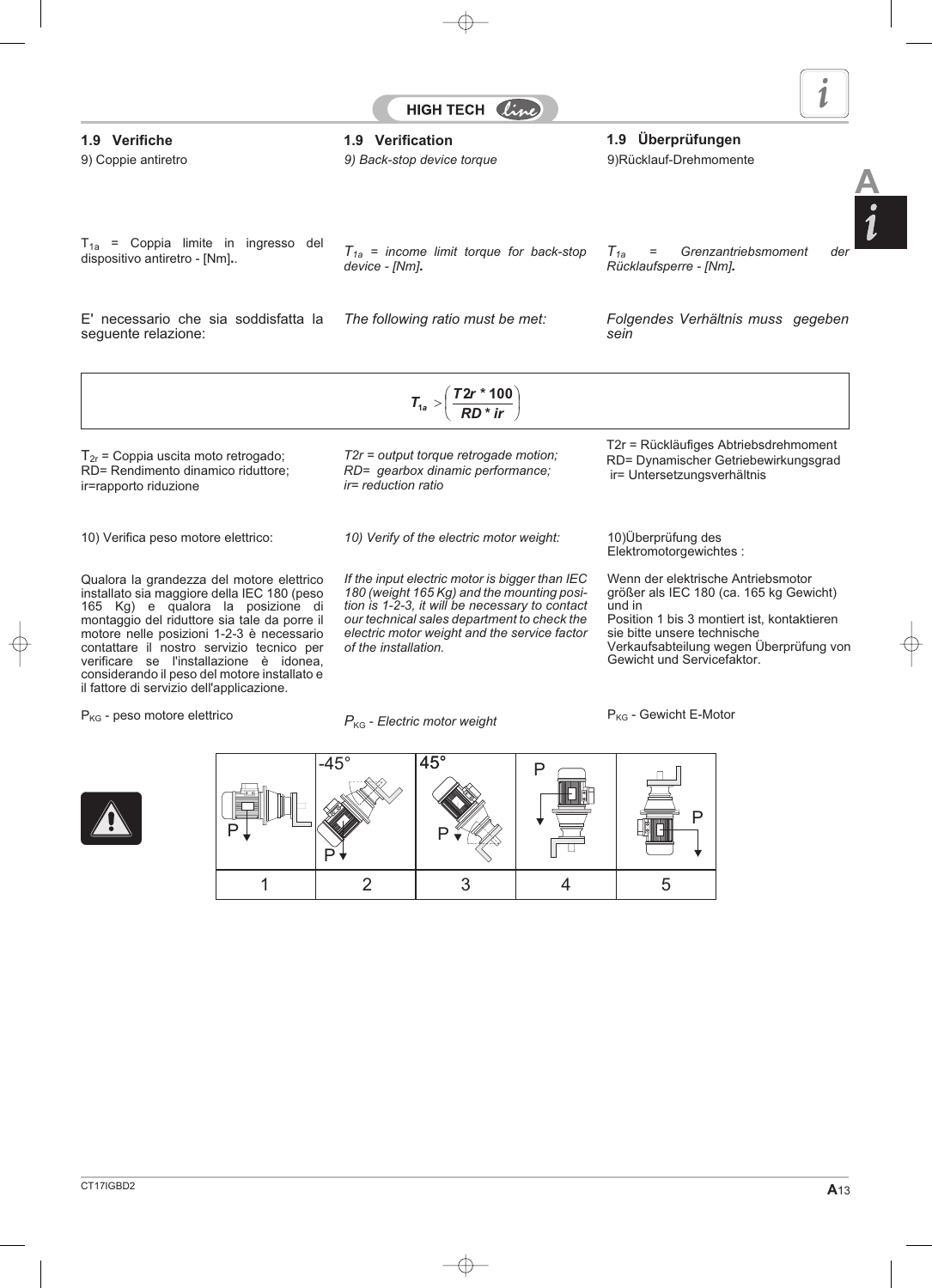

## HIGH TECH  $\ell i_{\ell}$

Nel caso di avviamenti T<sub>2max</sub> può essere considerata come quella parte della coppia accelerante  $(T_{2\text{acc}})$  che passa attraverso l'asse lento del riduttore:

Avviamento

#### 11) Massimo sovraccaric *11) Determine maximum overload* 11) Maximale Überlast

*For starting, T2max may be considered as that portion of acceleration (T2acc ) passing through the gear unit output (low speed) shaft:*

*Starting*

#### **1.9 Verifiche 1.9 Verification 1.9 Überprüfungen**

Bei Anläufen kann T<sub>2max</sub> als der Teil des<br>Beschleunigungsmoments (T<sub>2acc</sub>), der Beschleunigungsmoments durch die Abtriebsachse des Getriebes läuft, angesehen werden:

Anlauf

$$
T_{2\text{max}} = T_{2\text{acc}} = \left( \left( 0.45 \cdot \left( T_{1\text{s}} + T_{1\text{max}} \right) \cdot \text{ir} \cdot \eta \right) - T_{2\text{n}} \right) \cdot \left( \frac{J}{J + J_0 \cdot \eta} \right) + T_{2\text{n}} \quad \text{[Nm]}
$$

dove:

J: momento d'inerzia della macchina e del riduttore ridotto all'asse motore (kgm<sup>2</sup>) J<sub>0</sub>: momento d'inerzia delle masse rotanti sull'asse motore (kgm<sup>2</sup>) T<sub>1s</sub>: coppia motrice di spunto (Nm)  $T_{1max}$ : coppia motrice max (Nm)

E' necessario che sia soddisfatta la seguente relazione:

*Where:*

*J: machine and gear unit inertial load reflected to motor shaft (kgm2 ) J0: inertial load of rotating parts at motor shaft (kgm2 ) T1s: starting torque (Nm) T1max: max drive torque (Nm)*

Hier ist:<br>J: An J: An der Motorachse reduziertes<br>Trägheitsmoment der Maschine und des der Maschine und des Getriebes ( $kgm<sup>2</sup>$ )

J<sub>0</sub>: Trägheitsmoment der an der Motorachse drehenden Massen (kgm<sup>2</sup>)

T<sub>1s</sub>: Anlaufantriebsdrehmoment (Nm)

T<sub>1max</sub>: Max. Antriebsmoment (Nm)

The following formula must be satisfied: Folgende Bedingung muss erfüllt sein:

|                                          | $T_{2max}$ < $2xT_{2M}$          |                              |
|------------------------------------------|----------------------------------|------------------------------|
| 12) Coppia frenatura-Motore Autofrenante | 12) Braking torque - Brake motor | 12) Bremsmoment - Bremsmotor |

Nel caso di frenature  $T_{2\text{max}}$  può essere considerata come quella parte della coppia decelerante  $(T_{2dec})$  che passa attraverso l'asse lento del riduttore:

*For braking T2max may be considered as that portion of deceleration torque (T2dec) passing through the gear unit output (low speed) shaft:*

Bei Bremsungen kann T<sub>2max</sub> als der Teil des Beschleunigungsmoments Abbremsmoment (T<sub>2dec</sub>), der durch die<br>Abtriebsachse des Getriebes läuft, Abtriebsachse angesehen werden:

|  | $T_{2\text{max}} = T_{2\text{dec}} = \left( \left( \frac{T_{1f} \cdot \text{ir}}{\eta} \right) - T_{2n} \right) \cdot \left  \frac{J}{J + \frac{J_0}{J}} \right  + T_{2n}$ [Nm] |  |  |  |  |
|--|---------------------------------------------------------------------------------------------------------------------------------------------------------------------------------|--|--|--|--|
|--|---------------------------------------------------------------------------------------------------------------------------------------------------------------------------------|--|--|--|--|

dove:

J: momento d'inerzia della macchina e del riduttore ridotto all'asse motore (kgm<sup>2</sup>) J<sub>0</sub>: momento d'inerzia delle masse rotanti sull'asse motore (kgm<sup>2</sup>) T<sub>1f</sub>: coppia frenante dinamica (Nm)

Prima della messa in servizio del riduttore è necessario verificare la seguente relazione: *Where:*

*J: machine and gear unit inertial load reflected to* motor shaft (kgm<sup>2</sup>)

*J0: inertial load of rotating parts at motor shaft (kgm2 )*

*T1f: dynamic braking torque (Nm)*

*Before using the gearbox, it's necessary to verify the following formula:*

Hier ist:

J: An der Motorachse reduziertes<br>Trägheitsmoment der Maschine und des der Maschine und des Getriebes ( $kgm<sup>2</sup>$ ) J<sub>0</sub>: Trägheitsmoment der an der Motorachse

drehenden Massen (kgm<sup>2</sup>) T<sub>1f</sub>: dynamisches Bremsmoment (Nm)

Vor Verwendung des Motors ist nach unten stehender Formel sicherzustellen:

|                                                                                                                     | $T_{2max}$ < $2xT_{2M}$                                                                  |                                                                                                             |
|---------------------------------------------------------------------------------------------------------------------|------------------------------------------------------------------------------------------|-------------------------------------------------------------------------------------------------------------|
| Qualora la condizione non sia rispettatta è<br>necessario provvedere alla regolazione<br>della coppia di frenatura. | If the condition is not respected, it will be<br>necessary to adjust the braking torque. | Wenn diese Bedingung nicht erreicht wird,<br>ist es notwendig das Bremsmoment<br>entsprechend einzustellen. |
| $T_{2M}$ = Momento torcente nominale riduttore                                                                      | $T_{2M}$ = Output nominal torque                                                         | $T_{2M}$ = Drehmoment Getriebe                                                                              |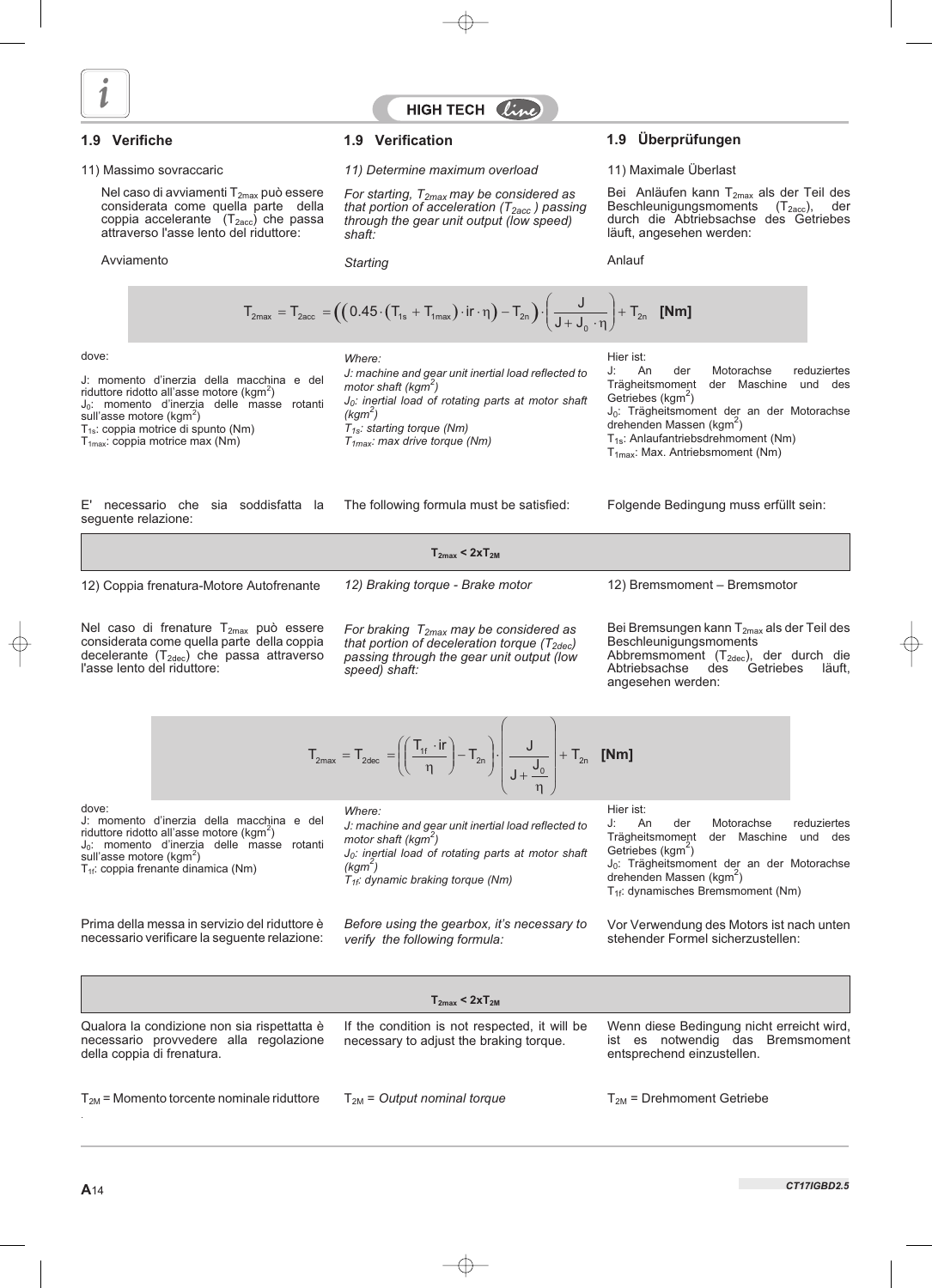*CT17IGBD2.5*

### **1.10.1 Verniciatura e protezione**

I riduttori sono verniciati esternamente con fondo epossidico e smalto sintetico blu RAL 5010, salvo disposizioni contrattuali diverse

La protezione è idonea a resistere a normali ambienti industriali anche esterni, e a consentire finiture ulteriori con vernici sintetiche.

Per maggiori informazioni relative allo stato di fornitura vedere la tabella seguente

#### **Caratteristiche della Vernice**

Le caratteristiche della vernice utilizzata sono le seguenti: polvere termoindurente a base di resine poliesteri, modificate con resine epossiidiche.

A richiesta è possibile fornire:

1-Ciclo di verniciatura;

2-Le caratteristiche di spessore, durezza, resistenza alla corrosione;

3-Scheda tecnica della Polvere utilizzata.

Nel caso si prevedano condizioni ambientali particolarmente aggressive occorre adottare verniciature speciali.

#### **ATTENZIONE**

In caso di verniciatura dei prodotti, si devono preservare da tale trattamento i piani lavorati e le tenute, al fine di evitare che la vernice ne alteri le caratteristiche chimico-fisiche e pregiudichi l'efficienza dei paraolio. Occorre analogamente preservare la targa di identificazione, e proteggere contro l'occlusione il tappo di livello dell'olio e il foro del tappo di sfiato (ove esistenti).

### **1.10 Stato di fornitura** *1.10 Scope of the supply* **1.10 Lieferzustand**

# *1.10.1 Painting and protection*

*The gear units are externally painted with an epoxy primer and RAL 5010 blue epoxy enamel, unless different contractual instructions are given.*

*The protection is suitable to stand normal industrial environments, also outdoors, and allows additional synthetic paint finishes.*

*For further details about the supply conditions, please refer to the following table*

#### *Paint features*

*The features of the paint used are the following: thermosetting powder-coating based on polyesther resins, modified with epoxy resins. On request , we can supply: 1-Painting cycle specs; 2-Specifications for thickness, hardness, resistance to corrosion; 3-Technical data sheet of the Powder coating used. In case particularly aggressive environ-*

*ment conditions are expected, special paints will be needed.*

### *ATTENTION*

*If the product must be painted, protect the machined surfaces and oil seals/gaskets in order to prevent any damage.*

*It is also necessary to protect the identification plate, the oil level plug (if fitted) and the hole in the breather plug (if fitted) against obstruction.*

### **1.10.1 Lackierung und schutz**

Abgesehen von anderweitig lautenden vertraglichen Vereinbarungen werden die Ge-<br>triebe extern mit einer triebe extern mit einer Epoxyd-Grundierung und einem blauen Synthetik-Emaillack RAL 5010 lackiert. Dieser Schutz ist für einen Einsatz in normalen industriellen, auch im Freien liegenden Umfeldern geeignet und erlaubt Überlack- ierungen mit Synthetiklack. Weitere Informationen zum Lieferzustand können der folgenden Tabelle entnommen werden.

#### **Eigenschaften der Lackierung**

Der verwendete Lack weist folgende Eigenschaften auf: wärmehärtender Pulver-<br>lack auf Polvesterharzbasis mit Polyesterharzbasis Epoxidharzen modifiziert.

Auf Anfrage erhältlich:

1-Lackierungszyklus;

2-Stärke, Härte, Korrosionsfestigkeit;

3-Technisches Datenblatt des verwendeten Pulverlacks.

Sollten besonders aggressive Umgebungs- bedingungen vorliegen, müssen Speziall- ackierungen verwendet werden.

### **ACHTUNG**

Sollten die Produkte lackiert werden, muss darauf geachtet werden, dass die bearbeiteten und Dichtflächen dabei geschützt werden, so dass verhindert werden kann. dass die Lackierung die chemisch-physischen Eigenschaften verändert und die Wirkung der Ölabdichtungen einschränkt. In der gleichen Weise und aus gleichem Grund müssen das Typenschild und die Öleinfüllschraube sowie die Bohrung der<br>Entlüftungsschraube (wo vorhanden) Entlüftungsschraube geschützt werden.

| Serie<br><b>Series</b> | Grandezza<br>Size                                 | Verniciatura<br>Interna             | Verniciatura Esterna<br>Outer painting<br>Außenlackierung                               |                                                                                                     | Piani lavorati<br>Machined surfaces                                                                                                         | Alberi<br><b>Shafts</b>                                      |              |
|------------------------|---------------------------------------------------|-------------------------------------|-----------------------------------------------------------------------------------------|-----------------------------------------------------------------------------------------------------|---------------------------------------------------------------------------------------------------------------------------------------------|--------------------------------------------------------------|--------------|
| Baureihe               | Baugröße                                          | Inner painting<br>Innenlackierung   | Tipo e Caratteristiche vernice<br>Paint type and features<br>Lacktyp und -eigenschaften | Verniciabile<br>Can be painted<br>Kann lackiert werden                                              | Bearbeitete Flächen                                                                                                                         | Wellen                                                       |              |
| A/1                    | 32-40-50-60-80-100                                |                                     |                                                                                         |                                                                                                     |                                                                                                                                             |                                                              |              |
| $\mathsf{A}$           | 50-60-80-100-120                                  |                                     |                                                                                         | Sì<br>Dopo Grassatura e<br>Carteggiatura e/o                                                        | Quando il materiale è la                                                                                                                    |                                                              |              |
| $\Omega$               | 63-71-80-90-100-112-125-132-140-150<br>$-170-190$ | Uguale a<br>verniciatura<br>esterna | Verniciatura a Polvere RAL 5010                                                         | applicazione di un PRIMER<br>Yes                                                                    | ghisa sono protetti con olio<br>antiruggine.                                                                                                |                                                              |              |
| S                      | 35-45                                             | Same as outer<br>painting           | Powder coating RAL 5010<br>Pulverlackierung RAL 5010                                    | After Degreasing and<br>sanding and/or application<br>of a PRIMER                                   | When material is cast iron.<br>they are protected with<br>rustproof oil.<br>Falls aus Gusseisen mit                                         |                                                              |              |
| P                      | 63-71-90-112-125                                  | Wie<br>Außenlackierung              |                                                                                         | Ja<br>Nach Fettentfernung und<br>Abschliff und/oder Auftrag<br>eines PRIMER                         |                                                                                                                                             | Protetti con olio                                            |              |
| <b>PL</b>              | 85-95-105-115-125-135                             |                                     |                                                                                         |                                                                                                     |                                                                                                                                             | Rostschutzöl geschützt.                                      | antiruggene. |
| <b>PT</b>              | 80-100-125-132-140-150-170-190                    |                                     |                                                                                         |                                                                                                     |                                                                                                                                             | Protected with rustproof oil.<br>Mit Rostschutzöl geschützt. |              |
| A                      | 25-35-41-45                                       | Nessuna<br>None<br>Keine            | Nessuna<br>None<br>Keine                                                                | Sì<br>Prodotti monocomponente<br>e bicomponente<br>Yes<br>Monocomponent and<br>bicomponent products | Nessuna / None / Keine<br>A 35.41.45 sono NON<br>LAVORATI.<br>A 35,41,45 are NOT<br>MACHINED.<br>A 35.41.45 ist NICHT<br><b>BEARBEITET.</b> |                                                              |              |
| S                      | 25                                                |                                     |                                                                                         | Ja<br>Ein- und                                                                                      | Nessuna / None                                                                                                                              |                                                              |              |
| <b>PL</b>              | 25-45-65                                          |                                     |                                                                                         | Zweikomponenten-<br>Produkte                                                                        | Keine                                                                                                                                       |                                                              |              |

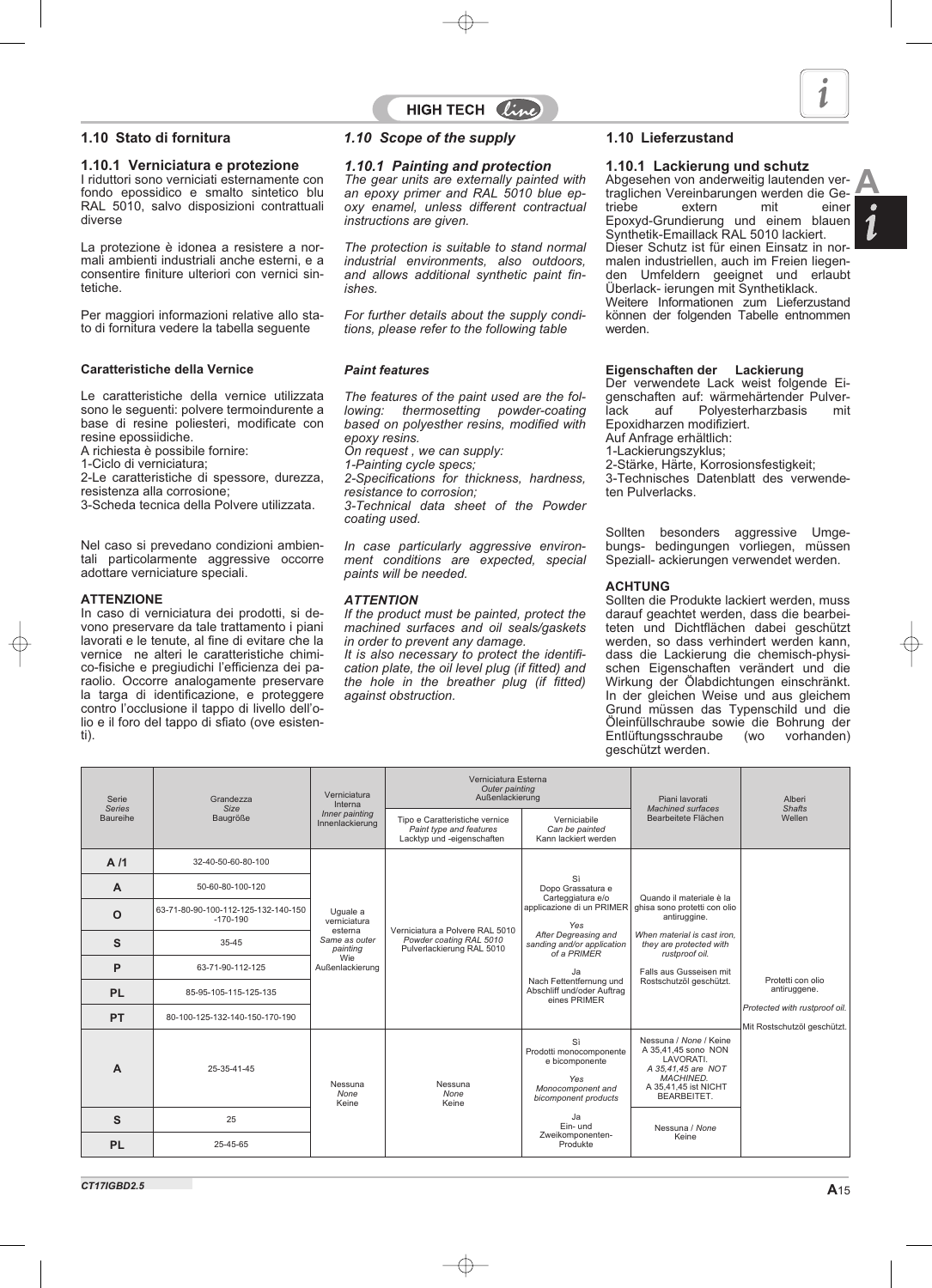

# HIGH TECH L

#### **1.10.2 Lubrificazione**

Per i dati relativi allo stato di fornitura dei riduttori per quanto riguarda la lubrificazione si rimanda al paragrafo relativo alla lubrificazione. ATTENZIONE:

Lo stato di fornitura è messo in evidenza con una targhetta adesiva posta sul riduttore.

Verificare la corrispondenza tra stato di fornitura e targhetta adesiva.

#### **1.10 Stato di fornitura** *1.10 Scope of the supply* **1.10 Lieferzustand**

#### *1.10.2 Lubrication*

*Please refer to the paragraph about lubrication for further details on state of supply of gearboxes as far as lubrication is concerned.*

*CAUTION:*

*Gearbox state of supply is indicated on a nameplate applied on gearbox.*

*Ensure that nameplate data and state of supply correspond.*

#### **1.10.2 Schmierung**

Die sich auf die Schmierung beziehenden Daten bezüglich dem Lieferzustand der Getriebe verweisen wir auf den Paragraph "Schmierung". ACHTUNG:

Der entsprechende Lieferzustand wird auf einem Aufkleber am Getriebe angegeben. Überprüfen Sie die Übereinstimmung zwischen effektivem Lieferzustand und Aufkleber.

| Riduttore Privo di Lubrificante<br>Gearbox with no lubricant<br>Getriebe ohne Schmiermittel | Riduttore Completo di<br>Lubrificante Standard STM<br>Gearbox with lubricant<br><b>STM</b> standard<br>Getriebe mit<br>Standard-Schmiermittel STM | Riduttore Completo di<br>Lubrificante<br>"ALIMENTARE"<br>Gearbox with lubricant<br>"FOOD-TYPE"<br>Getriebe mit Schmiermittel<br>"LEBENSMITTEL"                       | Riduttore della serie S<br>S-series gearbox<br>Getriebe der Serie S                                                                                                                                                                                                                                                                         |
|---------------------------------------------------------------------------------------------|---------------------------------------------------------------------------------------------------------------------------------------------------|----------------------------------------------------------------------------------------------------------------------------------------------------------------------|---------------------------------------------------------------------------------------------------------------------------------------------------------------------------------------------------------------------------------------------------------------------------------------------------------------------------------------------|
| RIDUTTORE PRIVO DI OLIO<br><b>GEARBOX WITHOUT</b><br><b>LUBRICANT</b>                       | <b>LUBRIFICATO A VITA CON</b><br><b>OLIO SINTETICO</b><br><b>PACKED FOR LIFE WITH</b><br><b>SINTETIC OIL</b>                                      | <b>LUBRIFICATO A VITA CON</b><br><b>OLIO ALIMENTARE</b><br><b>PACKED FOR LIFE WITH</b><br><b>ALIMENARY OIL</b><br><b>SHELL CASSIDA GL</b><br>iso 150 iso 220 iso 320 | <b>ATTENZIONE</b><br>STM<br><b>WARNING</b><br>ATTENZIONE! Prima della messa in<br>funzione del riduttore è indispensabile<br>montare il tappo di sfiato allegato<br>ATTENTION! Before to start working is<br>necessary to assemble the breather plug<br>ACHTUNG! Bevor arbeit beginnen wichtig<br>ist die entlueftlungschraube<br>montieren |

### **1.10.3 Antiretro**

Qualora sia presente un dispositivo antiretro una freccia ne evidenzia il senso di rotazione consentito.

#### *1.10.3 Back-stop device*

*In the event a back-stop device is provided, an arrow indicates its permitted direction of rotation.*

#### **1.10.3 Rücklaufsperre**

Sollte eine Rücklaufsperre vorhanden sein, wird die zulässige Drehrichtung durch einen Pfeil angegeben.

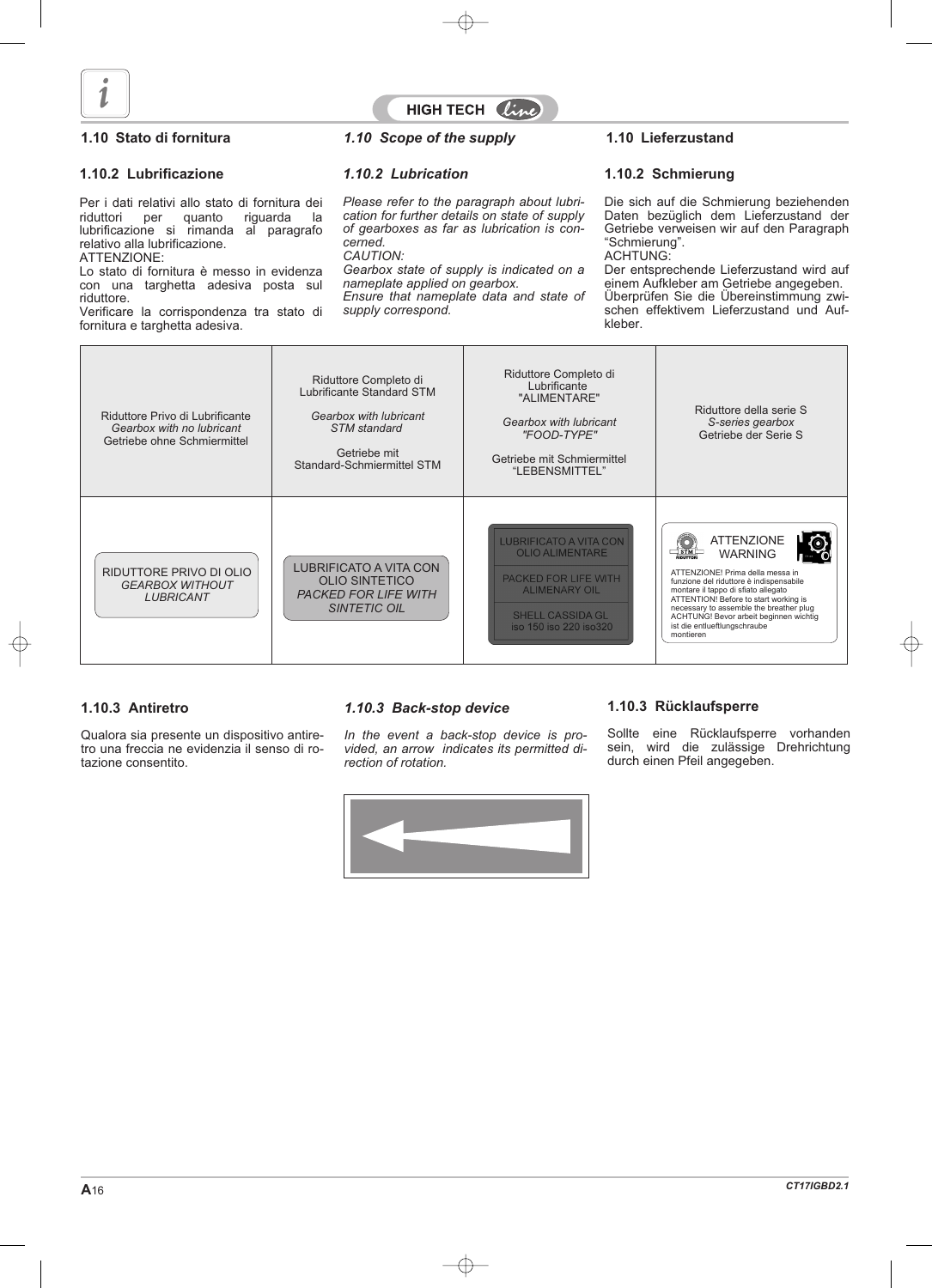#### **1.10.4 Connessione motore/riduttore con giunto STM/ROTEX**

Qualora la connessione tra riduttore e macchina motrice sia effettuata con un giunto è necessario verificare se è necessario montare un linguetta di dimensioni a disegno STM.

La linguetta e la targhetta nella quale sono riportate le istruzioni di montaggio sono allegate ad ogni fornitura.

Qualora non fornite segnalare il problema al Nostro Ufficio Commerciale ed attenersi alla presenti istruzioni per l'istallazione del motore sul riduttore.

Di seguito sono allegate targhette con le relative istruzioni di montaggio.

### **1.10 Stato di fornitura** *1.10 Scope of the supply* **1.10 Lieferzustand**

#### *1.10.4 Connecting the motor and gearbox with STM/ROTEX joint*

*If gearbox and driving machine are connected by means of a joint, check whether it is necessary to install a key sized as specified on STM drawing.*

HIGH TECH  $\ell\mathcal{U}$ 

*Key and nameplate indicating assembly instructions come with any supply.*

*Should they be missing, report this problem to our Sales Dept. and follow these instructions for installing the motor to gearbox.*

*Follow are showed some of the nameplates bearing the installation instructions*

#### **1.10.4 Verbindung zwischen motor und getriebe über kupplung STM/ROTEX**

Bei Verbindung zwischen Getriebe und Antriebseinheit über eine Kupplung muss überprüft werden, ob ein Federkeil gemäß STM-Maßzeichnung erforderlich ist. Der Federkeil und das Schild, auf dem die Montageanleitung wiedergegeben wird,

sind im Lieferumfang enthalten. Sollten sie nicht mitgeliefert worden sein, muss dies unserer Verkaufsabteilung mitgeteilt werden. Für die Installation des Motors am Getriebe muss man sich an die entsprechenden Anleitungen halten.

Auf den folgenden Seiten werden die Blätter mit den entsprechenden Montageanleitungen angefügt.

#### **Giunto a disegno "STM"** *Joint to "STM" drawing* **Kupplung gemäss "STM"-zeichnung**



**Per quanto non quì specificato, fare riferimento al manuale d'uso e manutenzione reperibile sul ns. sito Web: www.stmspa.com**

#### **1.11.1 Specifiche prodotti non "ATEX"**

I riduttori della STM SpA sono organi meccanici destinati all'uso industriale e all'incorporazione in apparecchiature meccaniche più complesse. Dunque non vanno considerati macchine<br>indipendente per una predeterminata predeterminata applicazione ai sensi 2006/42/CE, né tantomeno dispositivi di sicurezza.

*Giunto tipo "ROTEX" "ROTEX" type of joint* **Kupplung - typ "ROTEX"**

 $\boxed{t}$ **Installazione** *Installation* **Montage** con Riduttore. Tab. 1.13 Giunto a disegno Rotex / *Coupling made to Rotex drawing* / Kupplung gemäß Rotex-Zeichnung **1 2 3 1 1 2 3 3 LY IEC dY EY KEY BY AY LY 200 |** 30 | 110 | 116×10 | 126 | <4 | 4 **225 1 225 1 225 1 225 1 225 1 225 250** 65 140 18 x 11 130 < 6 63 **280** 75 140 20 x 12 130 < 6 63 N.B. Se il motore non è di fornitura STM è *N.B. If the motor is not supplied by STM,* Beachte: Wenn der Motor nicht von STM necessario verificare la quota AY riportata geliefert wird, ist das in der Tabelle ange-*1)if the height measured is less than or* 1) Se la quota misurata è minore o uguale *equal to the height shown on the table,* 1) Wenn das gemessene Maß kleiner oder a quella riportata in tabella; si può procegleich dem Sollmaß ist, kann mit der Mondere al montaggio; *2)if the height measured is greater than* tage verfahren werden; 2) Se la quota misurata è maggiore a *the height shown on the table, you have to* 2) Wenn das gemessene Maß größer als quella riportata in tabella; è necessario *assemble a tab with a smaller size LY.* das Solimaß ist, muss eine Lamelle mit Contact our Technical Dept. for more instro Ufficio Tecnico. formation bitte an unsere Konstruktionsabteilung. A) Montare il componente 2 sul compo-*A) Assemble part 2 on part 1.* A)Bauteil 2 an Bauteil 1 montieren; nente 1; C) Montare il componente 1 sul riduttore e C) Assemble part 1 on the gearbox and C) Bauteil 1 am Getriebe anbauen und

*For additional information please refer to STM maintenance booklet available on our internet site: www.stmspa.com*

#### **1.11.1 Specifications of non - "ATEX" products**

STM SpA gearboxes are mechanical devices for industrial use and incorporation in more complex machines. Consequently, they should not be considered neither self-standing machines for a<br>pre-determined application according to pre-determined application 2006/42/EEC *nor safety devices.*

**Connessione motore/riduttore** *Connecting the motor/gearbox* **Verbindung zwischen motor und Getriebe RMI 110 - PAM 132**



**Fuer weitere Auskünfte bitte STM Wartungshandbuch nachsehen. Es ist in internet : www.stmspa.com**

#### **1.11 Normative applicate** *1.11 Standards applied* **1.11 Angewendete Normen**

#### **1.11.1 Spezifikationen für produkte, die nicht der "ATEX"-norm entsprechen**

Bei den Getrieben der STM SpA handelt es sich um Mechanikorgane, die für den industriellen Einsatz und einen Einbau in komplexere Einrichtungen bestimmt sind. Sie werden deshalb weder unter dem Aspekt unabhängiger, für eine bestimmte Anwendung vorgesehener Maschinen im Sinne der 2006/42/EWG, noch als Sicherheitsvorrichtungen berück- sichtigt.



**A**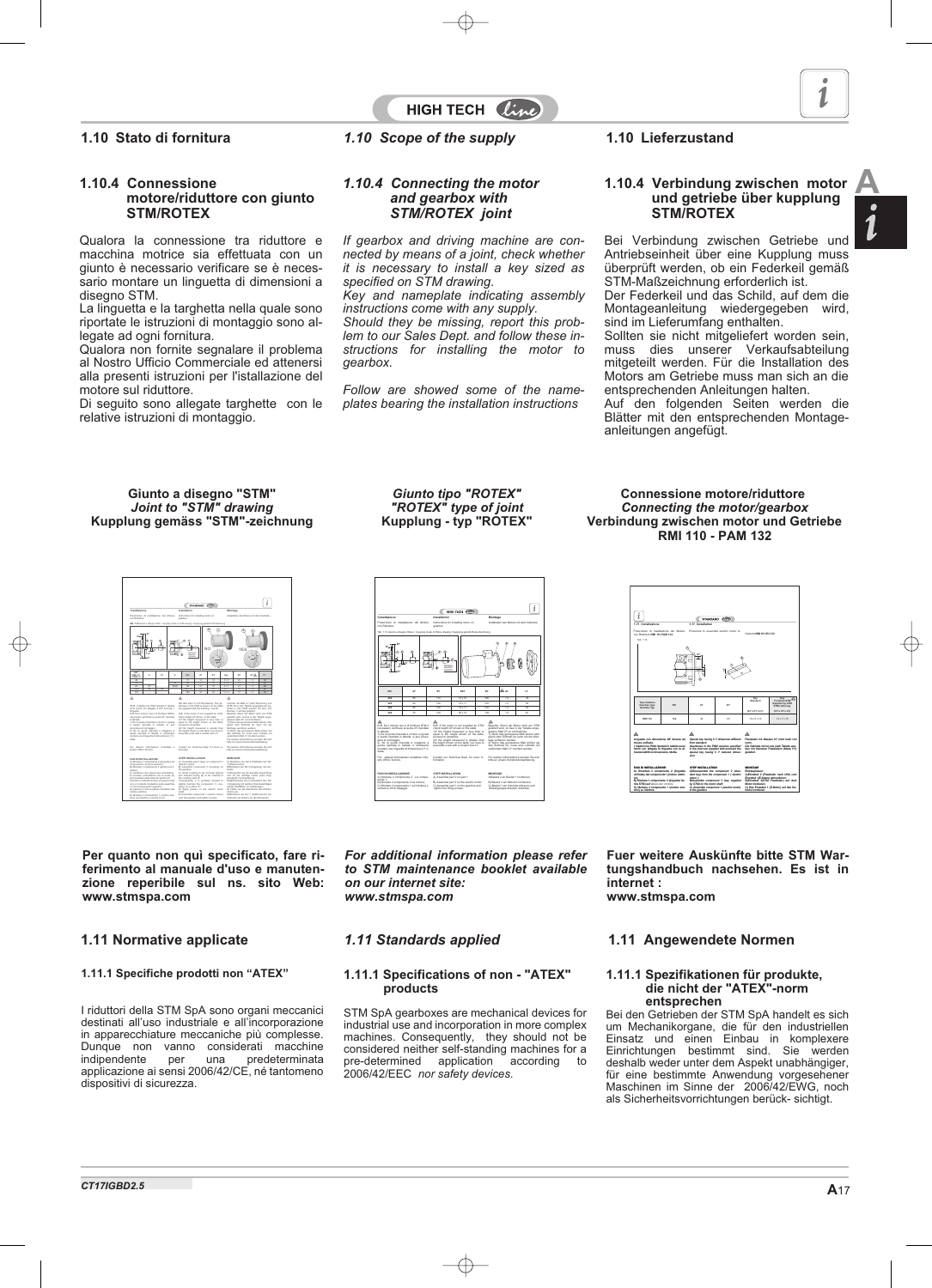

# HIGH TECH  $\ell_{\mathcal{U}}$

#### **1.11.2 Specifiche prodotti "ATEX"**

#### *Campo applicabilità*

La direttiva ATEX (94/9/CE) si applica a prodotti elettrici e non elettrici destinati a essere introdotti e svolgere la loro funzione in atmosfera potenzialmente esplosiva. Le atmosfere potenzialmente esplosive vengono suddivise in gruppi e zone a seconda della probabilità di formazione. I prodotti STM sono Conformi alla seguente classificazione:

#### 1- Gruppo: **II**

2- Categoria: **Gas 2G** polveri **2D**

3- Zona: Gas **1** – Polveri **21**

#### *1.11.2 Specifications of "ATEX" products*

#### *Application field*

*ATEX set of provisions (94/9/CE) is referred to electric and non-electric products which are used and run in a potentially explosive environment. The potentially explosive environments are divided into different groups and zones according to the probability of their formation. STM pro*ducts are in conformity *classification:*

*1- Group : II 2- Type : Gas 2G dust 2D 3-Zone : Gas 1 – Dust 21*

### **1.11 Normative applicate** *1.11 Standards applied* **1.11 Angewendete Normen**

#### **1.11.2 Spezifikationen für "ATEX"-produkte**

#### **Anwendungsbereich**

Die ATEX-Richtlinie (94/9/EG) wird bei elektrischen und nicht elektrischen Produkten angewendet, die dazu bestimmt sind, in potentiell explosionsfähigen Atmosphären eingesetzt und betrieben zu werden. Die potentiell explosionsfähigen Atmosphären werden in Abhängigkeit der Wahrscheinlichkeit in Gruppen und Zonen unterteilt. Die STM-Produkte entsprechen der folgenden Klassifizierung:

1- Gruppe: **II**

2- Kategorie: **Gas 2G** Staub **2D**

3- Zone: Gas **1** - Staub **21**

| Massime temperature di superficiali / Max surface temperature allowed / Maximale Oberflächentemperaturen                                                            |     |     |     |     |             |
|---------------------------------------------------------------------------------------------------------------------------------------------------------------------|-----|-----|-----|-----|-------------|
| Classe di temperatura / Temperature class / Temperaturklasse                                                                                                        | Τ1  | T2  | T3  | Τ4  | $T5^{(1)}$  |
| Massima temp.di superficie / Max surface temperature / Max. Oberflächentemperaturen (°C)                                                                            | 450 | 300 | 200 | 135 | $100^{(1)}$ |
| Classi di temperatura ATEX dei prodotti STM / ATEX temperature class of STM products / ATEX Temperaturklassen der STM-Produkte                                      |     |     |     |     |             |
| <sup>1</sup> ( <sup>1</sup> ) Classe di temperatura ATEX ottenibile a richiesta / ATEX temperature class on request / Auf Anfrage erhältliche ATEX-Temperaturklasse |     |     |     |     |             |

I prodotti STM sono marcati classe di temperatura **T4** per IIG (atmosfera gassosa) e **135° C** per IID (atmosfera polverosa).

#### **Nel caso di classe di temperatura T5 occorre verificare la potenza limite termico declassata (rif. normativa interna NORM\_0198, visionabile sul sito web:** *www.stmspa.com***).**

I prodotti del gruppo IID (atmosfera polverosa) vengono definiti dalla massima temperatura di superficie effettiva.

La massima temperatura di superficie è determinata in normali condizioni di installazione e ambientali (–20°C e +40°C) e senza depositi di polvere sugli apparecchi. Qualunque scostamento da queste condizioni di riferimento può influenzare notevolmente lo smaltimento del calore e quindi la temperatura.

*STM products are branded temperature class T4 for IIG (gas environment) and 135°C for IID (dust environment).*

*In case of T5 temperature class it will be necessary to verify the declassed thermal limit power (refer to internal standard NORM\_0198, available on the web site: www.stmspa.com***).**

*The products of the family IID (dust environment) are defined by the max effective surface temperature.*

*Max surface temperature is determined in standard installation and environmental conditions ( -20°C and +40°C ) and in absence of dust on product surface. Any other condition will modify the heat*

*dissipation and consequently the temperature.*

Die STM-Produkte sind mit der Temperaturklasse **T4** für IIG (Atmosphäre mit gasförmiger Belastung) und 135° C für IID (Atmosphäre mit staubförmiger Belastung) gekennzeichnet.

**Bei der Temperaturklasse T5 muss die deklassierte thermische Grenzleistung überprüft werden (Bezug auf firmeninterne NORM\_0198, abrufbar aus der Website: www.stmspa.com.**

Die der Gruppe IID (Atmosphäre mit staubförmiger Belastung) angehörigen Produkte werden ihrer effektiven maximalen Oberflächentemperatur gemäß definiert. Die maximale Oberflächentemperatur wird in

normalen Einbau- und Umgebungsbedingungen (-20°C und +40°C) und ohne auf den Vorrichtungen vorhandenen Staubablagerungen bestimmt.

Jegliche Abweichung von diesen Bezugsbedingungen kann sich erheblich auf die Wärmeableitung bzw. auf die Betriebstemperatur auswirken.

1.11.3 Prodotti disponibili

I prodotti disponibili in esecuzione "ATEX" sono:

- AR, AM /1/2/3;
- OR, OM;
- PR,PM;
- SM.

#### **N.B**

**Sono escluse dalla cerificazione tutte le versioni con limitatore di coppia e con motore compatto.**

### *1.11.3 Products available*

Products available in '' ATEX '' execution:

*- AR, AM /1/2/3; - OR, OM;*

- *PR,PM;*
- *SM.*

#### *N.B.*

*All versions with torque limiter and compact motor are excluded from certification.*

### **1.11.3 Verfügbare Produkte**

In der "ATEX"-Version verfügbare Produkte:

- AR, AM /1/2/3;
- OR, OM;
- PR,PM; - SM.

#### **HINWEIS**

**Ausgenommen von dieser Zertifizierung sind alle Versionen mit Rutschkupplung und Kompaktmotoren.**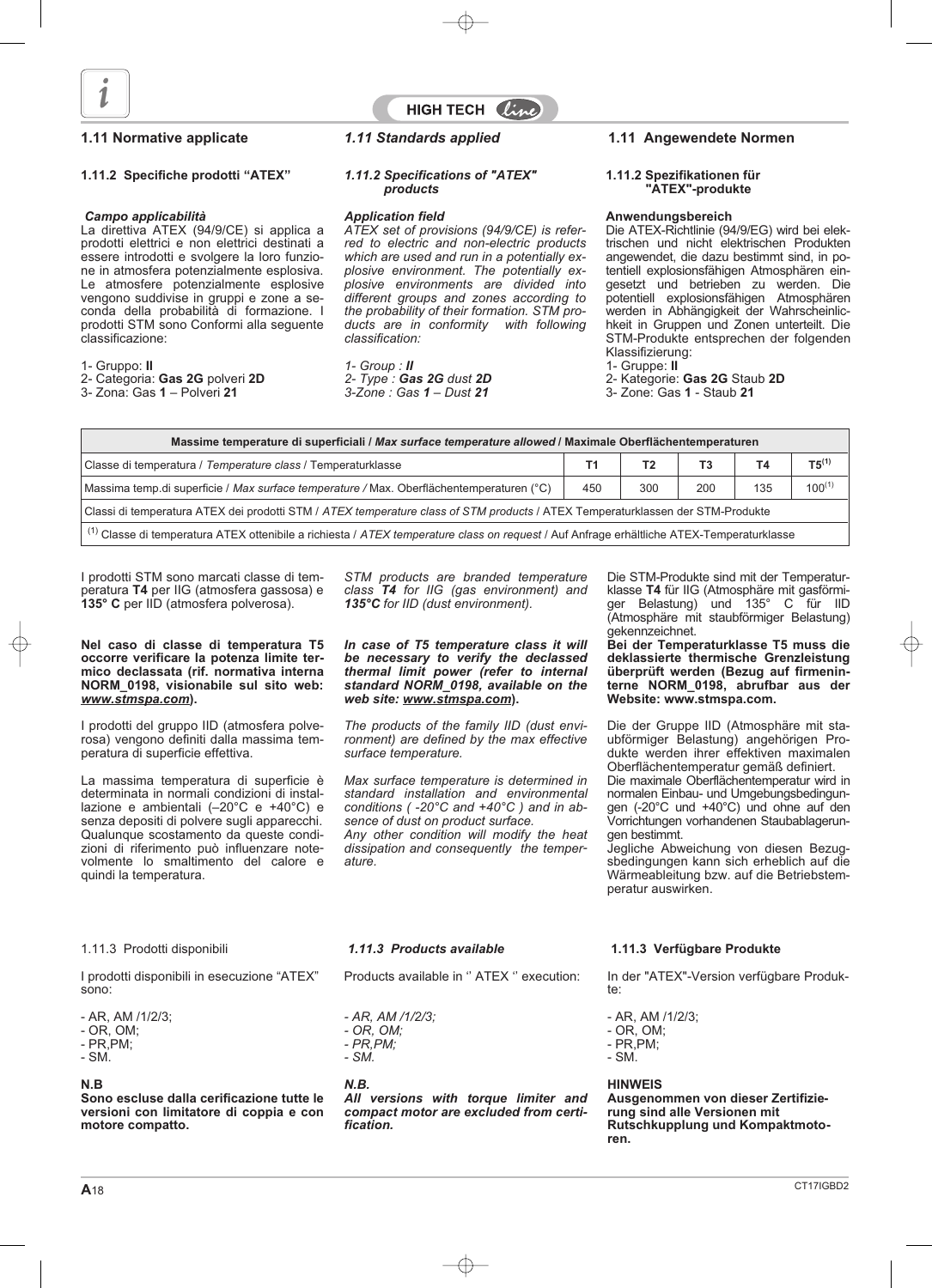**1.11.4. COME SI APPLICA** conforme a normativa ATEX 94/9/CE occorre<br>compilare la **scheda acquisizione dati** la scheda acquisizione (www.stmspa.com).

Effettuare le verifiche come prima descritto. I riduttori certificati verranno consegnati con:

- una seconda targhetta contenente i dati ATEX; - ove previsto un tappo sfiato, tappo sfiato con

molla interna;

- se rispondente alla classe di temperatura T4 e T5 verrà allegato un indicatore di temperatura (132 °C nel caso di T4 e 99°C rispettivamente per la T5)

- Indicatore di temperatura : termometro a singolo rilevamento, una volta raggiunta la temperatura indicata si annerisce segnalando il raggiungimento di tale limite.

#### *1.11.4. HOW IS IT APPLIED*

*In case of request of offer relating to any product in conformity with the provisions ATEX/94/9/CE, the specifications paper should be filled in (*www.stmspa.com).

HIGH TECH  $\ell_{ij}$ 

Perform the inspections as described above. Certified reducers will be delivered with:

- a second nameplate containing ATEX data;

- a breather valve with internal spring, where a breather is needed;

- if in accordance with classes of temperature T4 and T5, a temperature gauge will be included (132 °C in case of T4 and 99 °C in case of T5).

- Temperature gauge: single-reading thermometer, it blackens once temperature is reached, pointing out the achievement of that limit.



### **1.11 Normative applicate** *1.11 Standards applied* **1.11 Angewendete Normen**

#### **1.11.4. ANWENDUNGSWEISE**

1.11.4. COME SI APPLICA<br>Al momento di una richiesta di offerta per prodotto *In case of request of offer relating to any product in con*<br>Al momento di una richiesta di offerta per prodotto *In case of request of offer rela* 94/9/EG entsprechende Produkte muss das Datenerfassungsformular

(www.stmspa.com) ausgefüllt werden. Dazu die zuvor beschriebenen Kontrollen vornehmen. Die zertifizierten Getriebe werden wie folgt ausgestattet geliefert:

mit einem zweiten Typenschild mit ATEX- Daten;

-wo vorgesehen, mit einem Entlüftungs- verschluss, Entlüftungsverschluss mit interner Feder;

-falls der Temperaturklasse T4 und T5 entsprechend, wird eine Temperaturanzeige vorgesehen (132 °C bei T4 und 99°C bei T5)

-Temperaturanzeige: einzelnes Erfassungsthermometer - bei Erreichen der angegebenen Temperatur wechselt die Farbe zur Anzeige der erreichten Temperatur in Schwarz.

#### **1.11.5 Direttive CE- marcatura CE- ISO9001**

#### **Direttiva Bassa Tensione 2006/95/CE**

I motoriduttori, motorinvii angolari, motovariatori e i motori elettrici STM sono conformi alle prescrizioni della direttiva Bassa Tensione .

#### **2004/108/CE Compatibilità elettromagnetica**

**I** motoriduttori, motoriviiangolari, motovariatori e i motori elettrici STM sono conformi alle specifiche della direttiva di Compatibilità Elettromagnetica.

#### **Direttiva Macchine 2006/42/CE**

**I** motoriduttori, motoriviiangolari, motovariatori e i motori elettrici STM non sono macchine ma organi da installare o assemblare nelle macchine.

#### **Marchio CE, dichiarazione del fabbricante e dichiarazione di conformità.**

I motoriduttori, motovariatori e i motori elet- trici hanno il marchio CE.

Questo marchio indica la loro conformità alla direttiva Bassa Tensione e alla direttiva Compatibilità Elettromagnetica.

Su richiesta, STM può fornire la dichiarazione di conformità dei prodotti e la dichiarazione del fabbricante secondo la direttiva macchine.

#### **ISO 9001**

I prodotti STM sono realizzati all'interno di un sistema di qualità conforme allo standard ISO 9001. A tal fine su richiesta è possibile rilasciare copia del certificato.

### *1.11.5 EC Directives-CE mark-ISO 9001*

**Directive 2006/95 EEC Low VoltageSTM**

geared motors, right angle drives with motor, motovariators and electric motors meet the specification of the low voltage directive.

#### *2004/108/EEC Electromagnetic Compatibility*

*STM geared motors, right angle drives with motor, motovariators and electric motors correspond to the specifications of the EMC directive.*

#### *Machinery Directive 2006/42/EC*

*STM geared motors, right angle drives with motor, motovariators and electric motors are not standalone machines, they are exclusively for installation into a machine or for assembly on a machine.*

#### *CE Mark, Conformity Declarations and Manufacturer's Declaration.*

*STM geared motors, right angle drives with motor, motovariators and electric motors carry the CE Mark.*

*It indicates conformity to the low voltage directive and to electromagnetic compatibility directive.*

*On request STM supplies both the conformity declarations and the manufacturer's declaration according to the machine directive.*

#### *ISO 9001*

*STM products have been designed and manufactured according to ISO 9001 quality system standard.*

*On request a copy of the certification can be issued.*

#### **1.11.5 EG-Richtlinien - CE-Zeichen - ISO9001**

#### **Niederspannungsrichtlinie. 2006/95/EG**

Die Getriebemotoren, Winkelgetriebe, Verstellgetriebe und Elektromotoren der STM entspre-<br>chen den Vorschriften der Vorschriften Niederspannungsrichtlinie.

#### **2004/108/EG Elektromagnetische Verträglichkeit**

Die Getriebemotoren, Winkelgetriebe, Verstellgetriebe und Elektromotoren der STM entsprechen den Vorschriften der Richtlinie zur Elektromagnetischen Verträglichkeit.

#### **Maschinenrichtlinie 2006/42/EG**

Die Getriebemotoren, Winkelgetriebe, Verstellgetriebe und Elektromotoren der STM sind kei-<br>ne Maschinen sondern Organe, die in Maschinen sondern Organe, die in Maschinen eingebaut oder an diesen montiert werden.

#### **CE-Zeichen, Hersteller- und Konformitätserklärung**

Die Getriebemotoren, Verstellgetriebe und Elektromotoren tragen das CE-Zeichen.

Dieses Zeichen weist auf ihre Konformität mit der Niederspannungsrichtlinie und der Richtlinie zur Elektromagnetischen Verträglichkeit hin. Auf Anfrage kann die STM die Konformitätserklärung und die Hersteller- erklärung gemäß Maschinenrichtlinie zu den Produkten liefern.

#### **ISO 9001**

Die STM-Produkte werden in einem Qualitätssystem gemäß dem Standard ISO 9001 realisiert. Auf Anfrage kann daher eine Kopie der Zertifizierung geliefert werden.